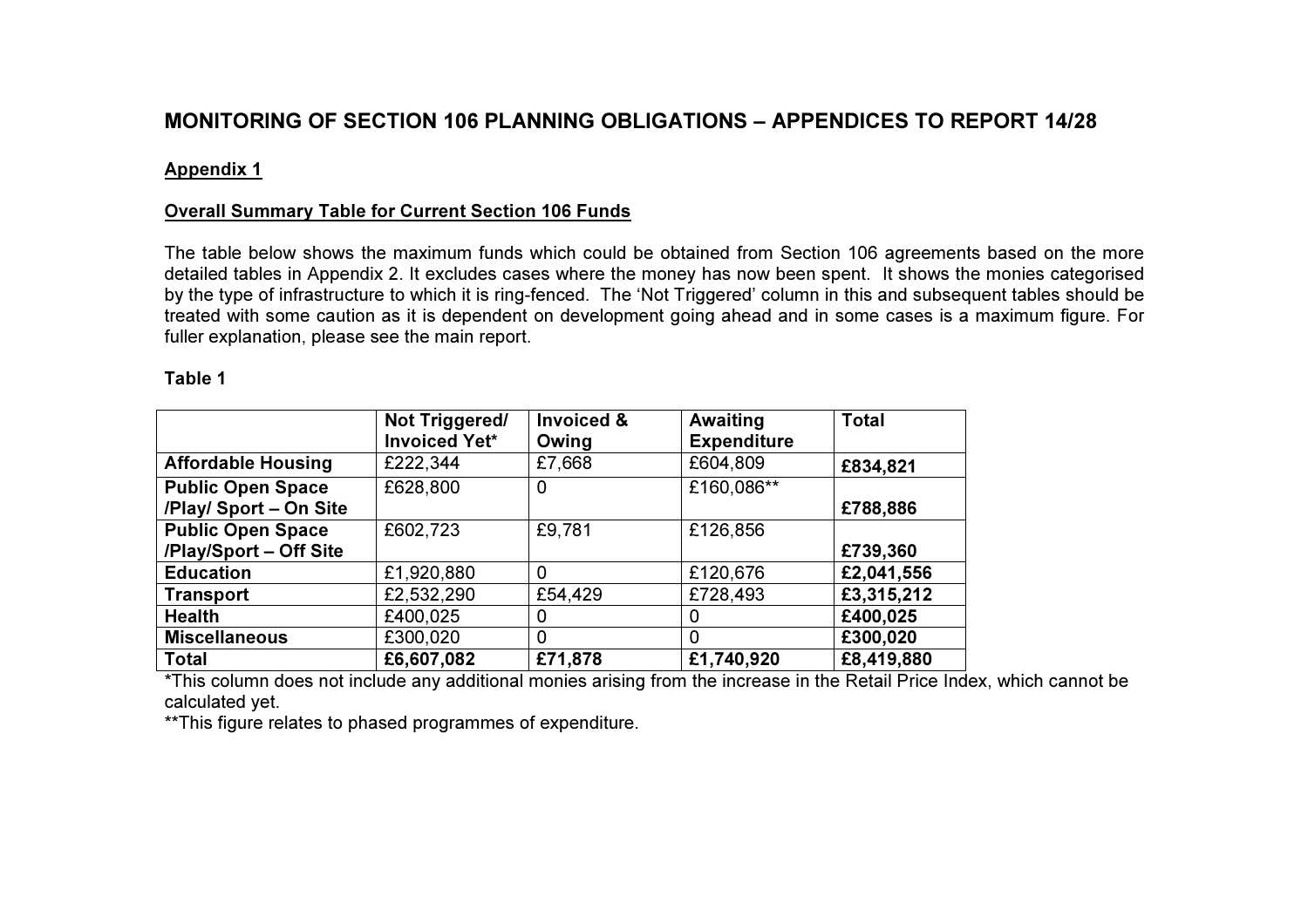#### Appendix 2

#### Summary Tables for Individual Types of Infrastructure

The tables in this appendix summarise the position on different types of infrastructure provision. With the exception of Table 2a they all relate to commuted sums. The first row shows the current position at the end of the third quarter of this financial year (31 December 2013). The next rows show periods reported in previous monitoring reports for comparisonpurposes. The last row shows the global figures since data started to be collected in 1999.

#### Table 2a – Affordable housing – on site provision

|                                | <b>Number</b><br>planning<br>granted<br>permission<br>(with<br>s106) | dwellings   Total Not Yet Built   Built in last year<br>(valid consents at end<br>of period) |     |
|--------------------------------|----------------------------------------------------------------------|----------------------------------------------------------------------------------------------|-----|
| $Jan - Dec 2013$               | 292*                                                                 | 651*                                                                                         | 51  |
| Apr – Dec 2012                 | 58                                                                   | 410                                                                                          | 37  |
| Apr 2011 - Mar<br>2012         | 42                                                                   | 419                                                                                          | 16  |
| Apr 2010 - Mar<br>2011         | 208                                                                  | 367                                                                                          | 6   |
| Total Apr 1999<br>$-$ Dec 2013 | 894*                                                                 | n/a                                                                                          | 258 |

\* Includes indicative figure of 270 for Middle Deepdale which may alter depending on viability.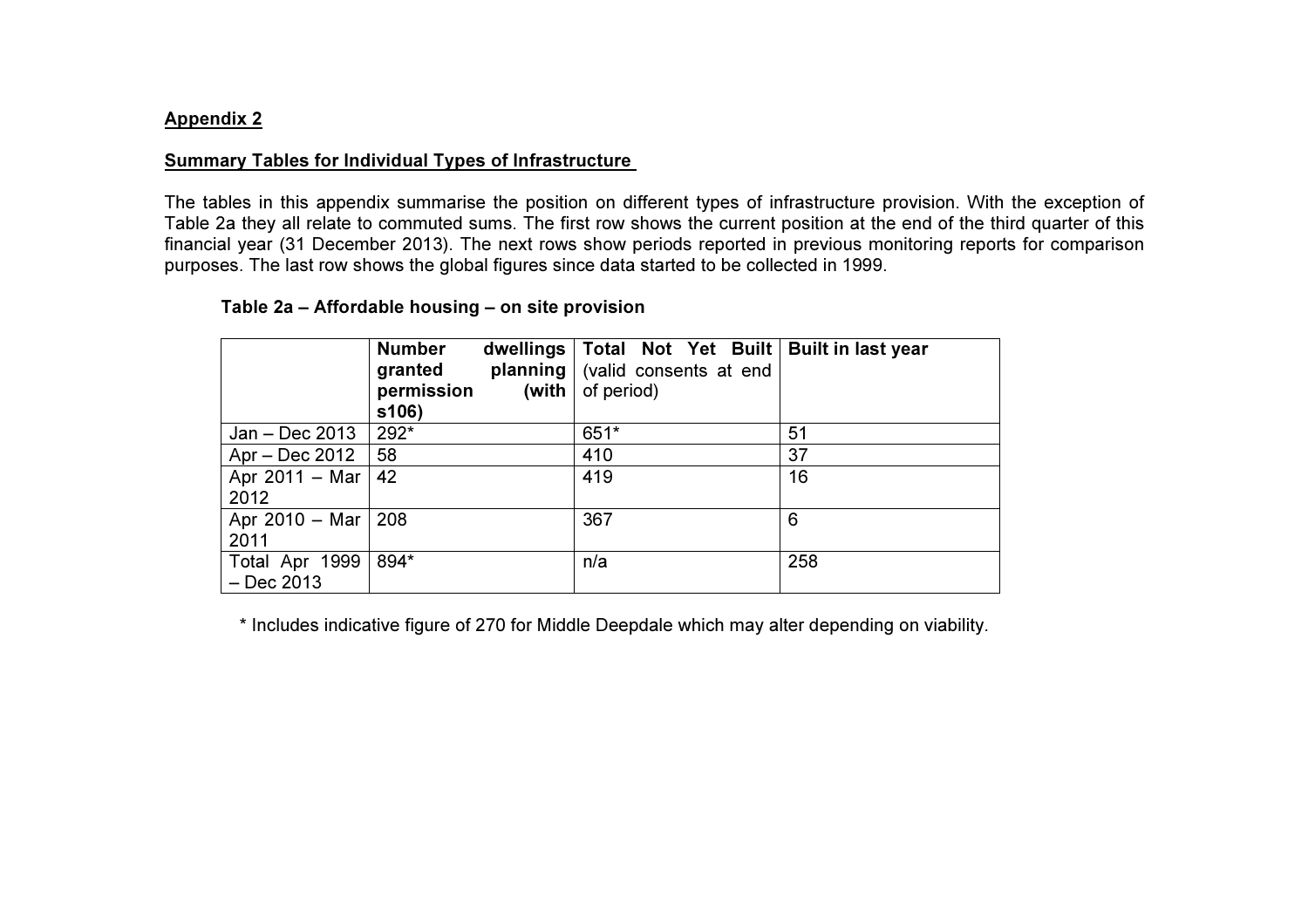| <b>Period</b>      | <b>Sum</b>        | <b>Sum</b><br>not <sub>l</sub> | <b>Invoiced</b><br>& | <b>Received</b> | Awaiting           | <b>Spent</b> |
|--------------------|-------------------|--------------------------------|----------------------|-----------------|--------------------|--------------|
|                    | <b>Negotiated</b> | triggered                      | Owing                |                 | <b>Expenditure</b> |              |
| Jan-Dec 2013       | £191,023          | £264,044                       | £7,668               | £141,665        | £604,809           |              |
| Apr-Dec 2012       | £1,709            | £221,344                       | 0                    | 0               | £463,144           | 0            |
| Apr 2011 - Mar     | £131,000          | £219,000                       | £74,422              | 0               | £463,144           | 0            |
| 2012               |                   |                                |                      |                 |                    |              |
| Apr 2010 - Mar     | £64,000           | £88,000                        | £74,422              | £463,144        | £463,144           | 0            |
| 2011               |                   |                                |                      |                 |                    |              |
| Total Apr $1999 -$ | £1, 549,798       | n/a                            | n/a                  | £1,206,309      | n/a                | £601,500     |
| Dec 2013           |                   |                                |                      |                 |                    |              |

## Table 2b - Affordable Housing – Funds for Off-Site Provision

## Table 3a - Public Open Space/Community Facilities - On Site Provision and Maintenance Funds

| <b>Period</b>       | <b>Sum</b>        | Sum<br>not | &<br><b>Invoiced</b> | <b>Received</b> | Awaiting           | Spent during |
|---------------------|-------------------|------------|----------------------|-----------------|--------------------|--------------|
|                     | <b>Negotiated</b> | triggered  | Owing                |                 | <b>Expenditure</b> | period       |
| Jan-Dec 2013        | £486,000*         | £628,800*  | 0                    |                 | £160,086           | £34,812      |
| Apr-Dec 2012        | £42,000           | £142,800   | 0                    |                 | £194,898           |              |
| Apr 2011 - Mar      | £11,500           | £90,800    | £10,000              | 0               | £194,898           | £34,812      |
| 2012                |                   |            |                      |                 |                    |              |
| Apr 2010 – Mar $ 0$ |                   | £89,300    | 0                    |                 | £229,709           | £34,812      |
| 2011                |                   |            |                      |                 |                    |              |
| Total Apr 1999      | £976,117*         | n/a        | n/a                  | £348,117        | n/a                | £194,897     |
| – Dec 2013          |                   | .          |                      |                 |                    |              |

\* Includes figures for Middle Deepdale, which are estimates.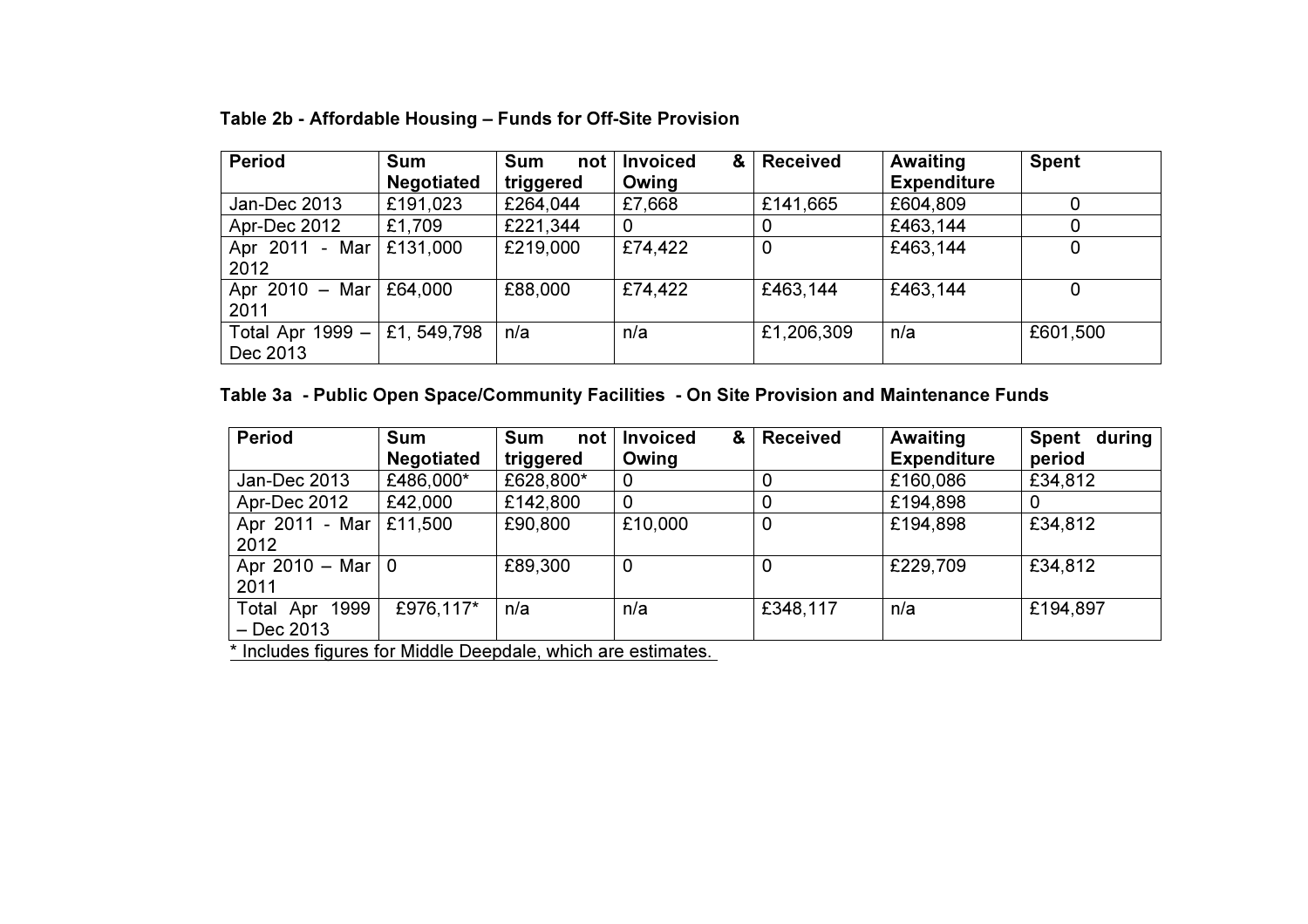| <b>Period</b>     | <b>Sum</b>        | <b>Sum</b><br>not | <b>Invoiced</b><br>& | <b>Received</b> | Awaiting           | <b>Spent</b> |
|-------------------|-------------------|-------------------|----------------------|-----------------|--------------------|--------------|
|                   | <b>Negotiated</b> | triggered         | Owing                |                 | <b>Expenditure</b> |              |
| Jan-Dec 2013      | £145,615*         | £602,723          | £9,781               | £37,878         | £126,856           | £35,861      |
| Apr-Dec 2012      | £354,846          | £473,341          | £47,834              | £35,088         | £123,794           |              |
| Apr 2011 - Mar    | £25,183           | £165,851          | £46,190              | £5,980          | £87,226            | £85,000      |
| 2012              |                   |                   |                      |                 |                    |              |
| Apr 2010 - Mar    |                   |                   |                      |                 |                    |              |
| 2011              | £46,164           | £268,876          | £55,337              | £101,484        | £167,726           | £4,478       |
| Total Apr<br>1999 | £832,037          | n/a               | n/a                  | £622,968        | n/a                | £556,666**   |
| $-$ Dec 2013      |                   |                   |                      |                 |                    |              |

Table 3b - Public Open Space/Play/Sports Provision (Off Site Provision / Improvements)

\* Includes £100,000 relating to the sites which may be provided on site

\*\*Excludes agreements pre-dating 1999

## Table 4 - Education

| <b>Period</b>                            | <b>Sum</b>        | <b>Sum</b><br>not l | <b>Invoiced</b><br>& | <b>Received</b> | Awaiting           | <b>Spent</b> |
|------------------------------------------|-------------------|---------------------|----------------------|-----------------|--------------------|--------------|
|                                          | <b>Negotiated</b> | triggered           | Owing                |                 | <b>Expenditure</b> |              |
| Jan-Dec 2013                             | 0                 | £1,920,880          | 0                    | £120,676        | £120,676           | 0            |
| Apr-Dec 2012                             | 0                 | £2,316,394          | $\mathbf 0$          |                 |                    | 0            |
| Apr 2011 - Mar                           | £462,264          | £2,316,394          | £140,365             | 0               | 0                  | 0            |
| 2012                                     |                   |                     |                      |                 |                    |              |
| Apr 2010 - Mar $\mid$ £1,477,000<br>2011 |                   | £1,853,736          | £140,365             | 0               | 0                  | 0            |
|                                          |                   |                     |                      |                 |                    |              |
| Total Apr 1999                           | £2,208,162        | n/a                 | n/a                  | £287,676        | n/a                | £167,000     |
| $-$ Dec 2013                             |                   |                     |                      |                 |                    |              |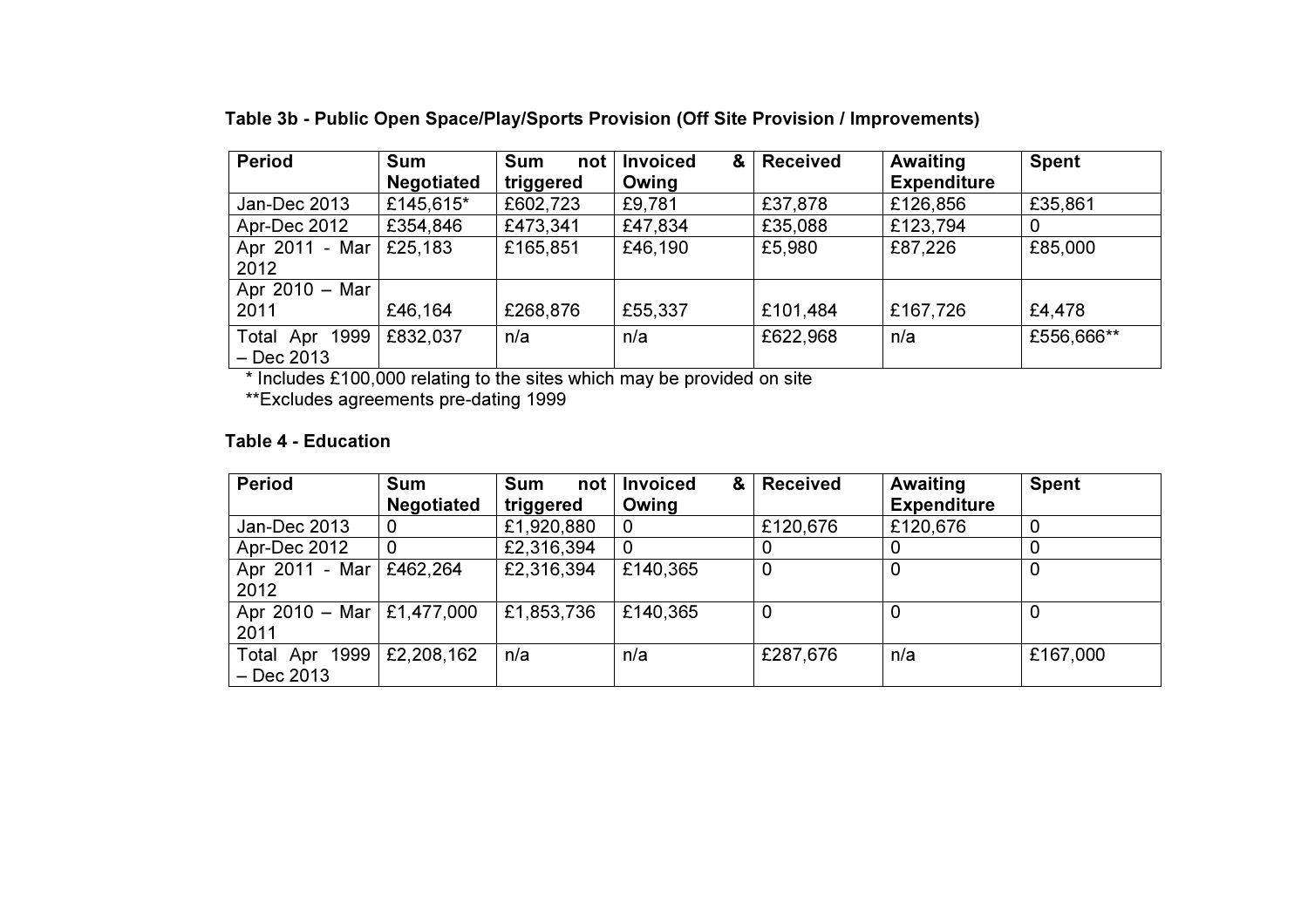## Table 5 - Transport

| <b>Period</b>                      | <b>Sum</b><br>Negotiated* | <b>Sum</b><br>not<br>triggered* | &<br><b>Invoiced</b><br>Owing | <b>Received</b> | Awaiting<br><b>Expenditure**</b> | <b>Spent</b> |
|------------------------------------|---------------------------|---------------------------------|-------------------------------|-----------------|----------------------------------|--------------|
| Jan-Dec<br>2013                    | £988,704                  | £2,532,290                      | £54,429                       | £53,958         | £728,493                         | 0            |
| Apr-Dec<br>2012                    | £682,856                  | £1,683,792                      | 0                             | £448,437        | £672,812                         | £2,000       |
| Apr 2011 -<br>Mar 2012             | £183,350                  | £2,094,850                      | 0                             | £184,505        | £226,375                         | $\mathbf 0$  |
| Apr 2010 -<br>Mar 2011             | £1,364,505                | £2,168,000                      | $\mathbf 0$                   | £11,856         | £41,870                          | 0            |
| Total<br>Apr<br>1999 – Dec<br>2011 | £2,295,001                | n/a                             | n/a                           | £770,812        | n/a                              | £25,000      |

NB. Figures in this table do not include travel plan voucher payments direct to residents

\* These figures include some maximum figures which may be reduced \*\* Expenditure may be by County or Borough Council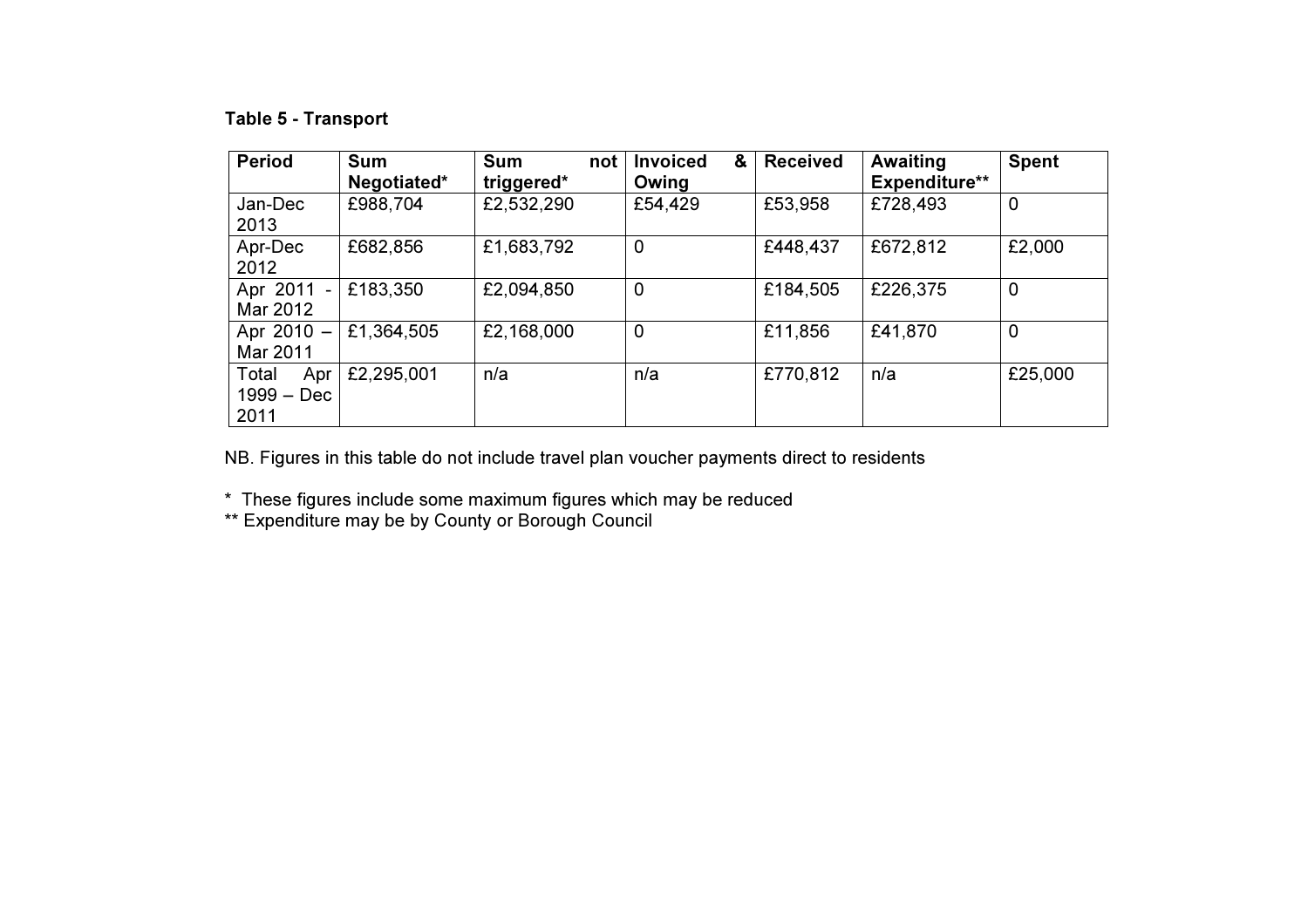### Appendix 3

### Current Status of Individual Section 106 Planning Obligations

The tables below relate only to those obligations where payment of a commuted sum is required, or in the case of affordable housing, where a specific number or proportion of affordable units are to be provided. The tables normally exclude other non-financial planning obligations, as well as those which have been superseded or where the planning permission has expired. It also excludes obligations where all monies have been received and expended, except where this has occurred since the matter was last reported.

## Table 6a - Housing (On Site)

| <b>Planning</b><br><b>Ref</b>   | <b>Site</b>                                 | Date of<br><b>Agreement</b> | <b>Requirements</b>                                                                                                 | <b>Current Status</b>                                                                                                                                                                          |
|---------------------------------|---------------------------------------------|-----------------------------|---------------------------------------------------------------------------------------------------------------------|------------------------------------------------------------------------------------------------------------------------------------------------------------------------------------------------|
| 07/01700/OL<br>&<br>09/02472/RM | Highfield Road,<br>Whitby                   | 25/10/2007                  | 10 affordable units                                                                                                 | Development of one dwelling started<br>on site, but stalled due to Village<br>Green application - now quashed, so<br>should progress now. Affordable units<br>recently increased from 8 to 10. |
| 07/00547/OL                     | <b>Muston Road, Filey</b>                   | 13/11/2007                  | 120 units (40% provision<br>increased from s106 which<br>stipulated 20% minimum)                                    | Reserved matters application<br>approved - first 2 phases under<br>construction $-47$ affordable units<br>completed and 10 more under<br>construction                                          |
| 07/01917/FL                     | Seamer Rd<br>(Hinderwell and<br>Newcoln Rd) | 20/11/2007                  | 5 affordable units                                                                                                  | Development started, but stalled &<br>not reached stage yet when<br>affordable provision is to be made.                                                                                        |
| 08/02554/FL                     | Church Farm,<br>Speeton                     | 16/03/2009                  | 5 affordable houses                                                                                                 | Development started but not reached<br>stage where units implemented                                                                                                                           |
| 09/00717/OL                     | High Mill Farm,<br>Scalby                   | 8/10/2010                   | 40% (57 units approved in<br>phase 1 & 117 units<br>submitted as part of<br>undetermined phase 2-4<br>application). | Reserved matters for Phase 1<br>approved, but housing not started.<br>Application for reserved matters on<br>Phases 2-4 under consideration                                                    |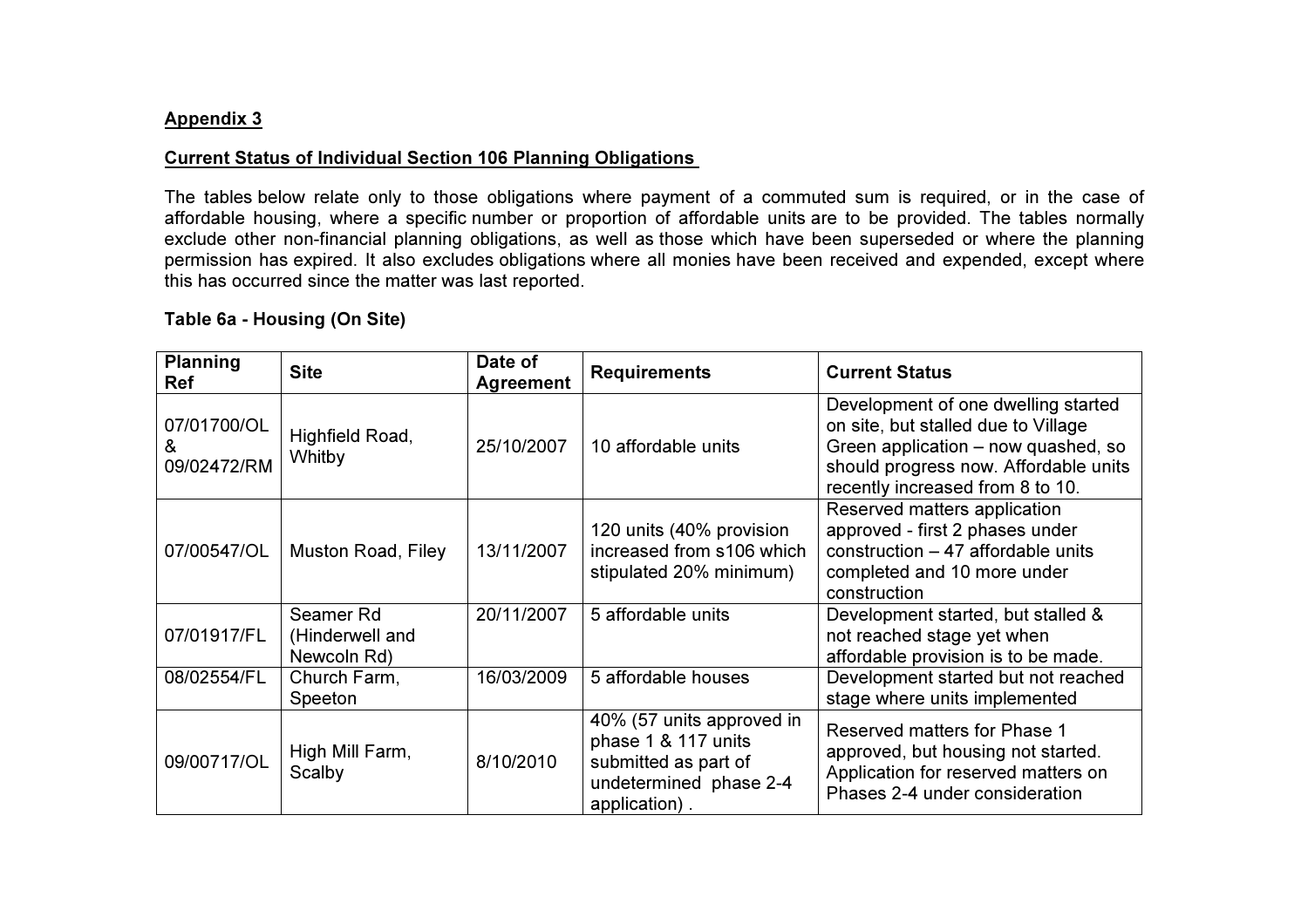| <b>Planning</b><br><b>Ref</b> | <b>Site</b>                                       | Date of<br><b>Agreement</b> | <b>Requirements</b>                                                                                                                                                   | <b>Current Status</b>                                                                                                                                                             |
|-------------------------------|---------------------------------------------------|-----------------------------|-----------------------------------------------------------------------------------------------------------------------------------------------------------------------|-----------------------------------------------------------------------------------------------------------------------------------------------------------------------------------|
| 10/00903/OL                   | West Garth, Cayton                                | 21/06/11                    | 32 units (20% provision)                                                                                                                                              | Development under construction,<br>including some affordable units, but<br>none of these completed yet                                                                            |
| 10/02272/FL                   | 19-20 Albemarle<br>Crescent,<br>Scarborough       | 15/02/2011                  | 8 affordable units                                                                                                                                                    | Development not started yet                                                                                                                                                       |
| 11/00213/FL                   | Eskdale Park,<br>Larpool Lane,<br>Whitby          | 17/05/2012                  | 54 affordable units                                                                                                                                                   | Development started, including some<br>affordable units, but none complete<br>yet.                                                                                                |
| 11/01914/OL                   | Land north of<br>Eastfield (Middle<br>Deepdale)   | 15/03/2013                  | Affordable provision to<br>accord with guidance (20%<br>at present which may<br>equate to up to 270 units)<br>- subject to viability<br>assessment for each<br>phase. | Reserved matters approval for 30<br>affordable units in part of Phase 1<br>(This is in addition to the extra- care<br>facility which is not covered by<br>Section 106 agreement). |
| 11/02181/FL                   | Moorlands Hotel, 16<br>North Promenade,<br>Whitby | 08/03/2012                  | 4 affordable units                                                                                                                                                    | Development completed and units<br>provided 2013                                                                                                                                  |
| 12/02179/FL                   | Milestone Farm,<br>Main Street, Seamer            | 11/04/2013                  | 20 affordable homes for<br>the elderly                                                                                                                                | Under construction                                                                                                                                                                |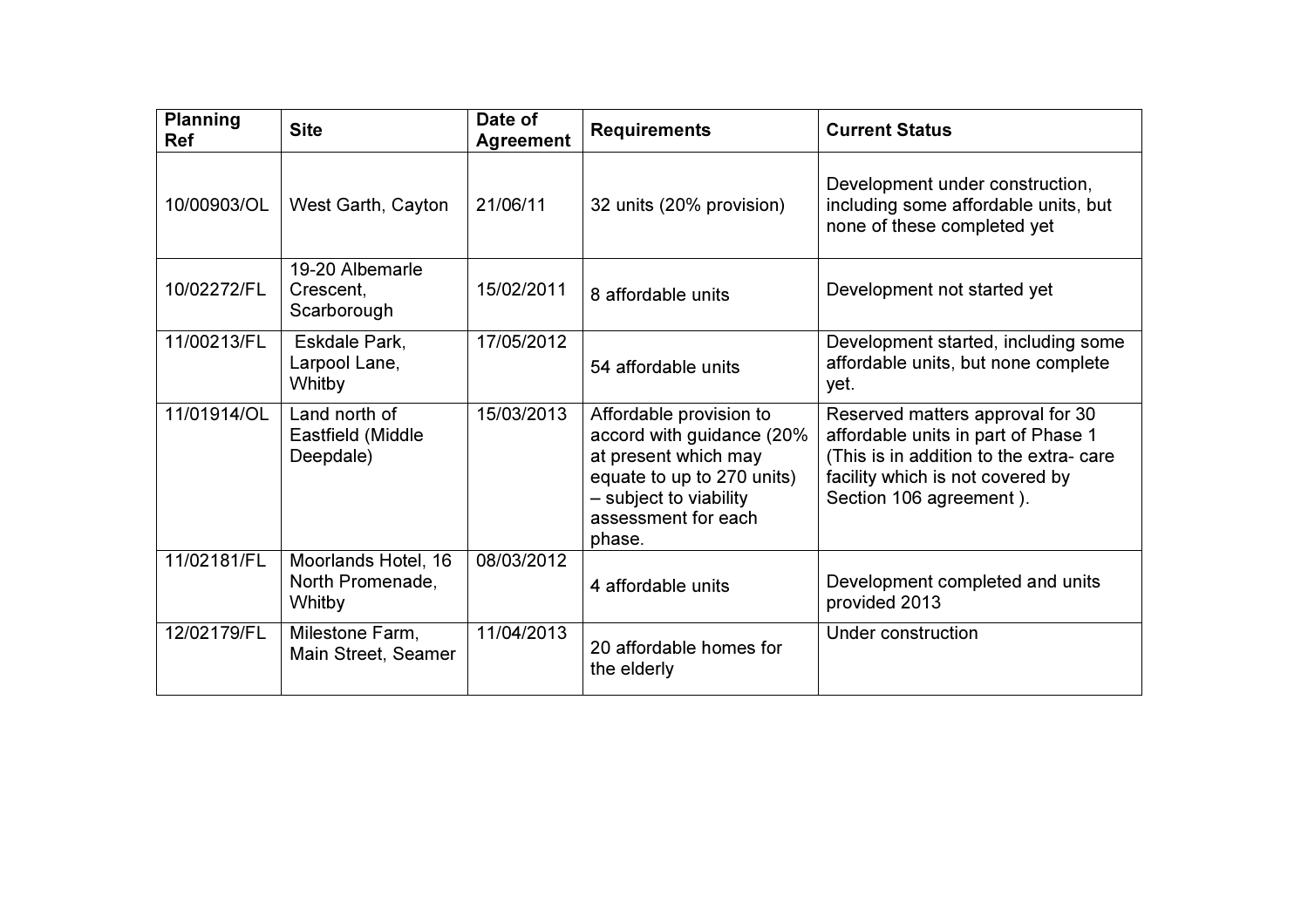| <b>Planning</b><br>Ref | <b>Site</b>                                                   | Date of<br><b>Agreement</b> | <b>Commuted</b><br><b>Sum</b> | Project                                                                                                                                                                           | Repayment<br>date $\overline{I}$<br>period | <b>Current Status</b>                                                                                                             |
|------------------------|---------------------------------------------------------------|-----------------------------|-------------------------------|-----------------------------------------------------------------------------------------------------------------------------------------------------------------------------------|--------------------------------------------|-----------------------------------------------------------------------------------------------------------------------------------|
| 02/02114/OL            | The Sands<br>North Bay                                        | 15/10/2004                  | £464,789                      | Cabinet agreed to<br>spend £89,000 on<br>temporary<br>accommodation.<br>& £50,000 on<br>affordable housing<br>in Sleights.<br>Remainder is<br>unallocated to<br>specific project. | None                                       | £463,144 paid & not<br>spent yet. Variation of<br>s106 agreement<br>reduced index linked<br>payments to £1,645,<br>which is owing |
| 07/01917/FL            | Seamer Rd<br>(Hinderwell<br>and Newcoln<br>Rd)                | 20/11/2007                  | £24,000                       | Decision to be<br>made on allocation                                                                                                                                              | None                                       | Development started,<br>but stalled - payment<br>not triggered yet                                                                |
| 10/02272/FL            | 19-20<br>Albemarle<br>Crescent,<br>Scarborough                | 15/02/2011                  | £64,000                       | Decision to be<br>made on allocation                                                                                                                                              | 15 years                                   | Not yet triggered as<br>development not<br>started                                                                                |
| 11/00932/FL            | <b>Cricketers</b><br>Arms, North<br>Marine Rd,<br>Scarborough | 06/01/2012                  | £131,000                      | Cabinet agreed<br>expenditure on<br>temporary<br>accommodation at<br>Newburn House,<br>Alma Square                                                                                | 10 years                                   | Monies paid and<br>awaiting expenditure                                                                                           |
| 12/01887/FL            | 131 Victoria<br>Road,<br>Scarborough                          | 05/11/2012                  | £1,709                        | Decision to be<br>made on allocation                                                                                                                                              | None                                       | £165 paid and<br>timescale agreed for<br>payment of remaining<br>£1,544                                                           |

## Table 6b - Affordable Housing (Off Site Contributions)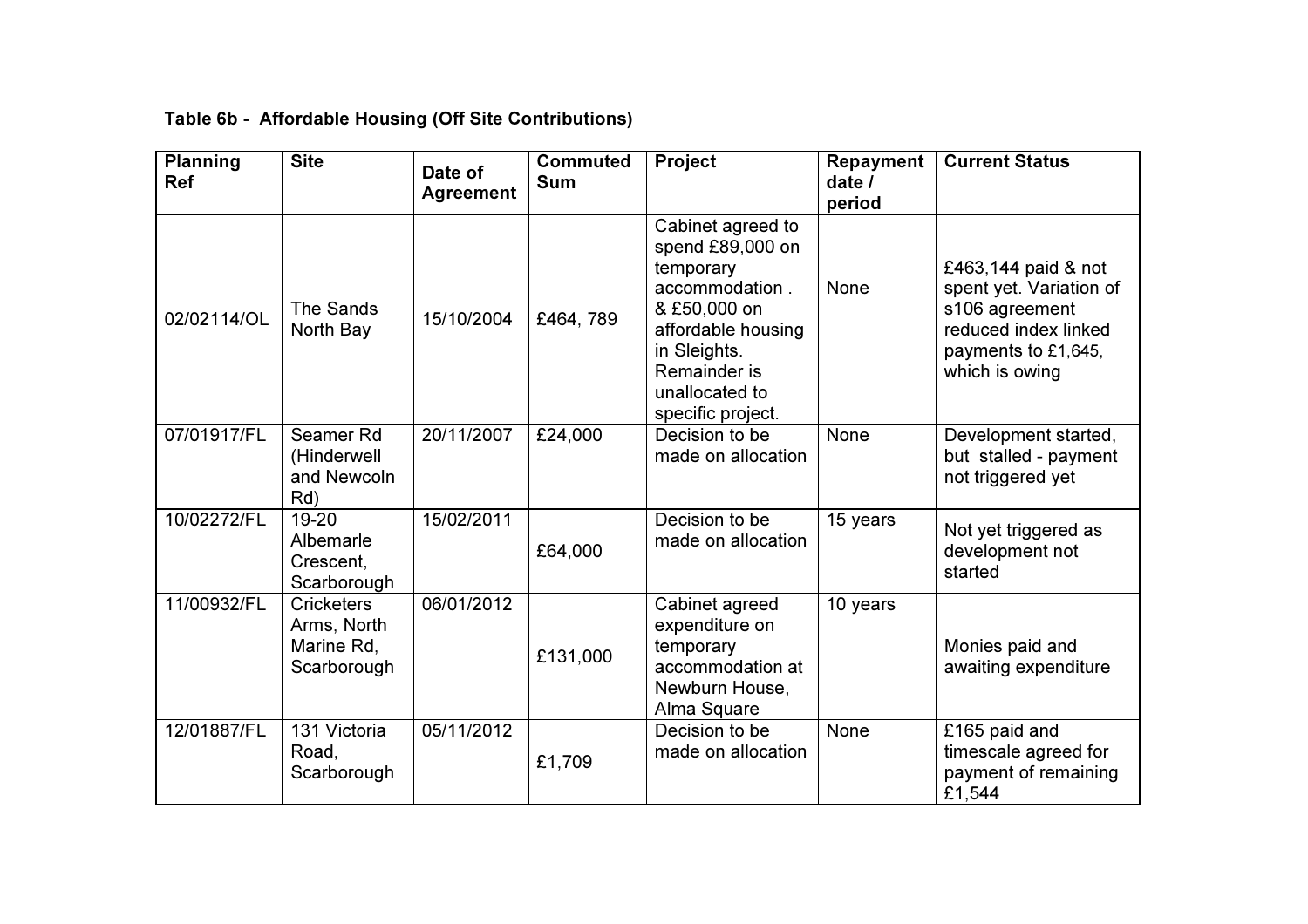| <b>Planning</b><br><b>Ref</b> | <b>Site</b>                                                | Date of<br><b>Agreement</b> | <b>Commuted</b><br><b>Sum</b> | Project                              | <b>Repayment</b><br>date $\sqrt{ }$<br>period | <b>Current Status</b>                                             |
|-------------------------------|------------------------------------------------------------|-----------------------------|-------------------------------|--------------------------------------|-----------------------------------------------|-------------------------------------------------------------------|
| 12/02386/FL                   | Chessington<br>Hotel, 6<br>Belvoir Terr,<br>Scarborough    | 02/08/2013                  | £13,789                       | Decision to be<br>made on allocation | None                                          | Not yet triggered as<br>development not<br>started                |
| 12/02587/FL                   | 148 Victoria<br>Road,<br>Scarborough                       | 18/02/2013                  | £2,550                        | Decision to be<br>made on allocation | None                                          | Monies owing, but<br>timescale for payment<br>agreed              |
| 13/00009/FL                   | 29/31<br>Falsgrave<br>Road,<br>Scarborough                 | 14/05/2013                  | £4,200                        | Decision to be<br>made on allocation | None                                          | Due to be invoiced in<br>near future                              |
| 13/00046/FL                   | <b>Blacksmith's</b><br>Arms, Cayton                        | 14/06/2013                  | £11,630                       | Decision to be<br>made on allocation | None                                          | Payment trigger not<br>yet reached                                |
| 13/00181/FL                   | <b>4B Russet</b><br>Grove, Newby                           | 26/06/2013                  | £5,250                        | Decision to be<br>made on allocation | None                                          | Not yet triggered as<br>development not<br>started                |
| 13/00481/FL                   | $\overline{2}$ & 2A<br>Somerset<br>Terrace,<br>Scarborough | 28/06/2013                  | £2,400                        | Decision to be<br>made on allocation | None                                          | Not yet triggered as<br>development not<br>started                |
| 13/00667/FL                   | 111-113<br><b>North Marine</b><br>Road,<br>Scarborough     | 12/07/2013                  | £27,600                       | Decision to be<br>made on allocation | None                                          | Development not yet<br>reached stage when<br>payment is triggered |
| 13/01117/FL                   | 1a Hope<br><b>Street</b><br>Scarborough                    | 13/08/2013                  | £1,929                        | Decision to be<br>made on allocation | None                                          | Recently invoiced and<br>awaiting payment                         |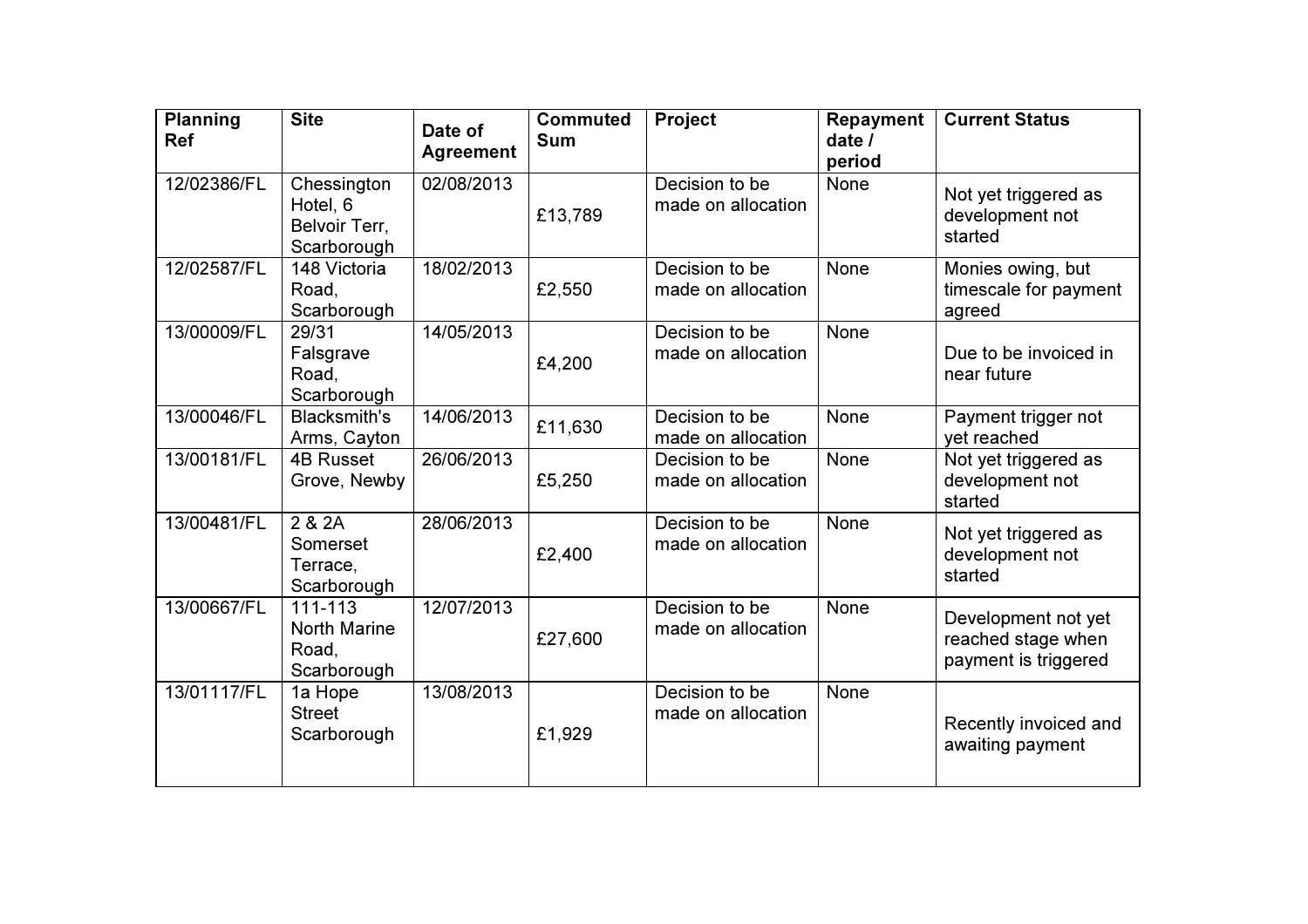| <b>Planning</b><br><b>Ref</b> | <b>Site</b>                                                          | Date of<br><b>Agreement</b> | <b>Commuted</b><br><b>Sum</b> | Project                              | <b>Repayment</b><br>date $\overline{I}$ | <b>Current Status</b>                              |
|-------------------------------|----------------------------------------------------------------------|-----------------------------|-------------------------------|--------------------------------------|-----------------------------------------|----------------------------------------------------|
| 13/01160/FL                   | <b>Former Bus</b><br>Station,<br>Somerset<br>Terrace,<br>Scarborough | 05/08/2013                  | £13,500                       | Decision to be<br>made on allocation | period<br><b>None</b>                   | Payment trigger not<br>yet reached                 |
| 13/01239/FL                   | 8 Queens<br>Terrace,<br>Scarborough                                  | 02/10/2013                  | £4,875                        | Decision to be<br>made on allocation | None                                    | Not yet triggered as<br>development not<br>started |
| 13/01252/FL                   | 77 Falsgrave<br>Road,<br>Scarborough                                 | 11/09/2013                  | £6,850                        | Decision to be<br>made on allocation | None                                    | Not yet triggered as<br>development not<br>started |
| 13/01268/FL                   | 8 Carlton<br>Terrace,<br>Scarborough                                 | 09/08/2013                  | £10,500                       | Decision to be<br>made on allocation | None                                    | Paid and waiting<br>expenditure                    |
| 13/01317/FL                   | 18 & 19<br>Brooklands,<br>Filey                                      | 05/12/2013                  | £24,675                       | Decision to be<br>made on allocation | None                                    | Not yet triggered as<br>development not<br>started |
| 13/01330/FL                   | 10 Quay<br>Street,<br>Scarborough                                    | 13/08/2013                  | £3,100                        | Decision to be<br>made on allocation | None                                    | Not yet triggered as<br>development not<br>started |
| 13/01509/FL                   | 13 Blackburns<br>Yard, Church<br>Street, Whitby                      | 17/10/2013                  | £3,500                        | Decision to be<br>made on allocation | None                                    | Not yet triggered as<br>development not<br>started |
| 13/01744/FL                   | 5 Belvedere<br>Place,<br>Scarborough                                 | 08/10/2013                  | £3,500                        | Decision to be<br>made on allocation | None                                    | Not yet triggered as<br>development not<br>started |
| 13/01757/FL                   | 25, 26 & 27<br>Sandside,<br>Scarborough                              | 15/11/2013                  | £3,650                        | Decision to be<br>made on allocation | None                                    | Not yet triggered as<br>development not<br>started |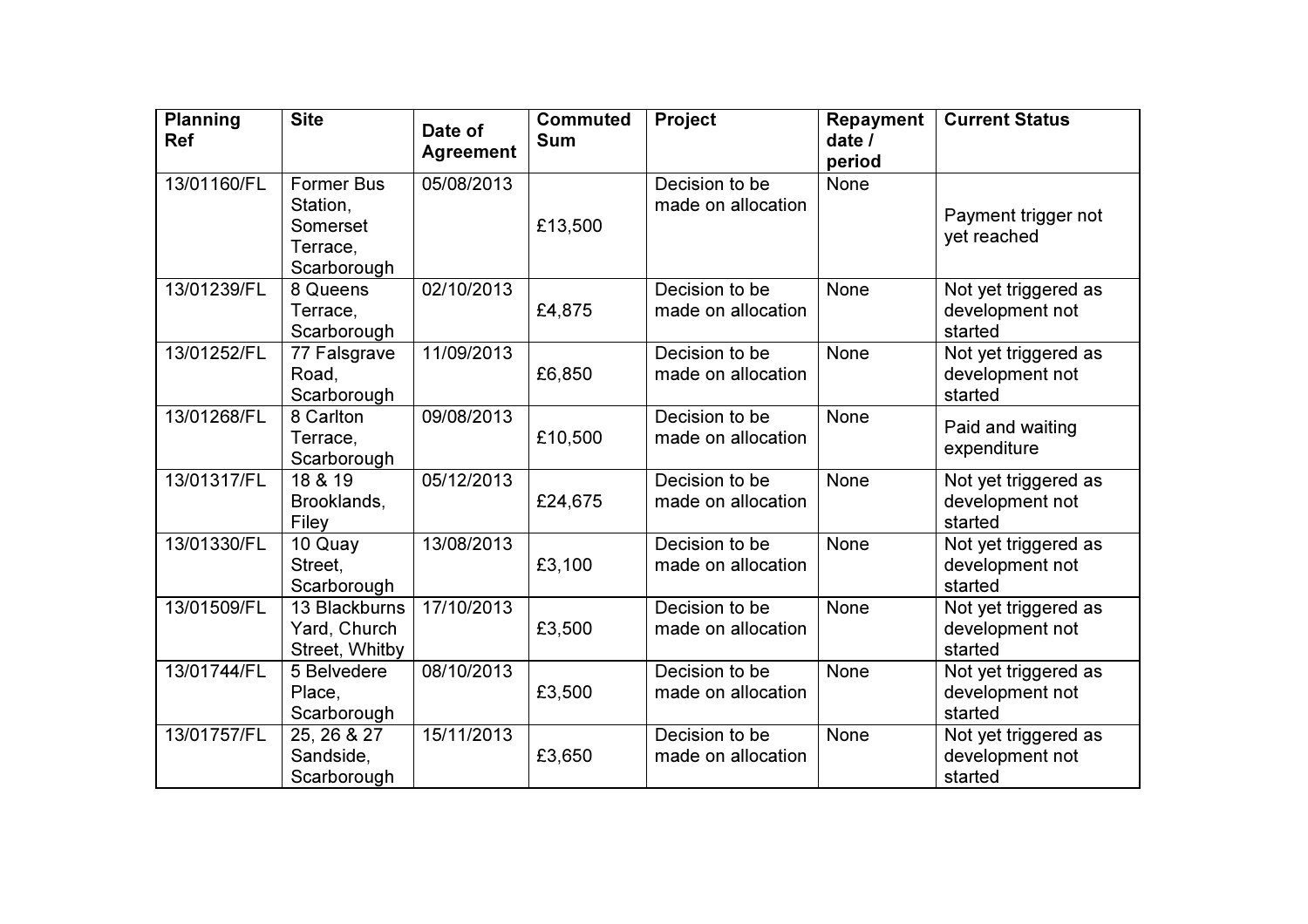| <b>Planning</b><br><b>Ref</b> | <b>Site</b>                                     | Date of<br><b>Agreement</b> | Commuted<br><b>Sum</b>                                | Project                              | Repayment<br>date/<br>period | <b>Current Status</b>                                                             |
|-------------------------------|-------------------------------------------------|-----------------------------|-------------------------------------------------------|--------------------------------------|------------------------------|-----------------------------------------------------------------------------------|
| 13/01817/FL                   | The<br>Homestead,<br>Stainsacre<br>Lane, Whitby | 21/10/2013                  | £12,900                                               | Decision to be<br>made on allocation | None                         | Not yet triggered as<br>development not<br>started                                |
| 13/01989/OL                   | 137 Osgodby<br>Lane,<br>Osgodby                 | 08/11/2013                  | To be<br>confirmed at<br>reserved<br>matters<br>stage | Decision to be<br>made on allocation | None                         | <b>Reserved matters</b><br>application required<br>before payment is<br>triggered |
| 13/02114/FL                   | 14 Weydale<br>Avenue,<br>Scarborough            | 25/11/2013                  | £22,125                                               | Decision to be<br>made on allocation | None                         | Not yet triggered as<br>development not<br>started                                |
| 13/02140/FL                   | 79 Coach<br>Road,<br><b>Sleights</b>            | 20/12/2013                  | £5,000                                                | Decision to be<br>made on allocation | <b>None</b>                  | Not yet triggered as<br>development not<br>started                                |
| 13/02274/FL                   | 117 North<br>Marine Road,<br>Scarborough        | 20/12/2013                  | £7,500                                                | Decision to be<br>made on allocation | None                         | Not yet triggered as<br>development not<br>started                                |

## Table 7a - Public Open Space/Community Facilities - On Site Provision and Maintenance

Where monies have only been partially spent this reflects the fact that payments cover maintenance which is phased over a number of years. Prior to any maintenance monies being requested most agreements require that the developer provides the open space/play equipment to a suitable standard. Once this has been agreed it then proceeds to adoption of the land by the Council, following which payment(s) are made.

| <b>Application</b><br><b>Number</b> | <b>Site</b>       | Date of<br>Agreement | <b>Maintenance</b><br><b>Sum/Requirement</b> | Repayment<br>date /period | <b>Current Status</b>                            |
|-------------------------------------|-------------------|----------------------|----------------------------------------------|---------------------------|--------------------------------------------------|
| 99/00841/RM                         | Lisvane<br>School | 01/07/1999           | £6,500 POS                                   | None                      | Received and partially spent<br>(balance £1,670) |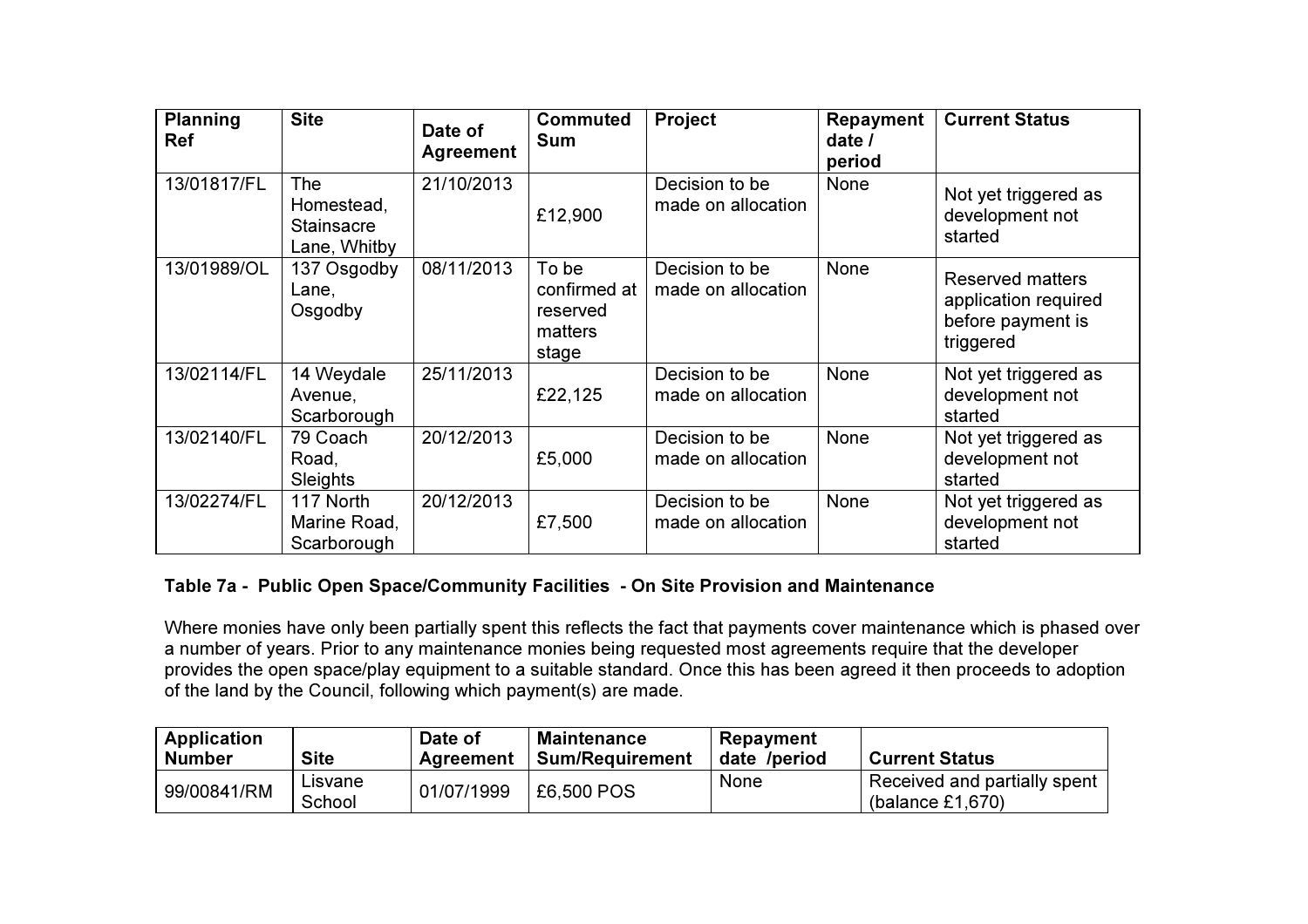| <b>Application</b><br><b>Number</b> | <b>Site</b>                     | Date of<br><b>Agreement</b> | <b>Maintenance</b><br><b>Sum/Requirement</b> | Repayment<br>date /period | <b>Current Status</b>                                                                               |  |
|-------------------------------------|---------------------------------|-----------------------------|----------------------------------------------|---------------------------|-----------------------------------------------------------------------------------------------------|--|
| 99/00841/RM                         | Lisvane<br>School               | 01/07/1999                  | £2,800 Play<br>Equipment                     | <b>None</b>               | Received and partially spent<br>(balance $£1,120$ )                                                 |  |
| 4/9/442/FL                          | Crab Lane II<br>Crossgates      | 02/12/1999                  | £64,162 POS                                  | None                      | Received and partially spent<br>(balance £12,834)                                                   |  |
| 00/00027/FL                         | Osgodby<br>Lane                 | 03/08/2000                  | £82,750 POS                                  | None                      | Received and partially spent<br>(balance £33,100)                                                   |  |
| 00/00027/FL                         | Osgodby<br>Lane                 | 03/08/2000                  | £34,500 Play<br>Equipment                    | <b>None</b>               | Received and partially spent<br>(balance £13,800)                                                   |  |
| 00/00592/FL                         | Barry's<br>Lane                 | 08/05/2001                  | £15,000 POS                                  | None                      | Received and partially spent<br>(balance £6,000)                                                    |  |
| 00/00592/FL                         | Barry's<br>Lane                 | 08/05/2001                  | £4,000 Play<br>Equipment                     | None                      | Received and partially spent<br>(balance £1,600)                                                    |  |
| 00/00587/FL                         | Lismore<br>Place/<br>Wyecourt   | 08/05/2001                  | £10,000 POS                                  | <b>None</b>               | Awaiting adoption by SBC<br>before payments are sought                                              |  |
| 4/35/289E/FL<br>(99/01153/FL)       | Castle Road<br>Whitby           | 02/11/2001                  | £57,600 POS                                  | None                      | POS/play area complete<br>and awaiting adoption by<br>SBC before payments can<br>be sought          |  |
| 04/01191/FL                         | Pasture<br>Crescent,<br>Filey   | 24/07/2003                  | £21,500 POS and<br>play equipment            | None                      | POS/play area works<br>carried out and awaiting<br>adoption by SBC before<br>payments can be sought |  |
| 02/00145/FL                         | Crab Lane<br>III,<br>Crossgates | 31/07/2003                  | £102,905.10 POS                              | 16/9/2024                 | Received and partially spent<br>(balance £66,887)                                                   |  |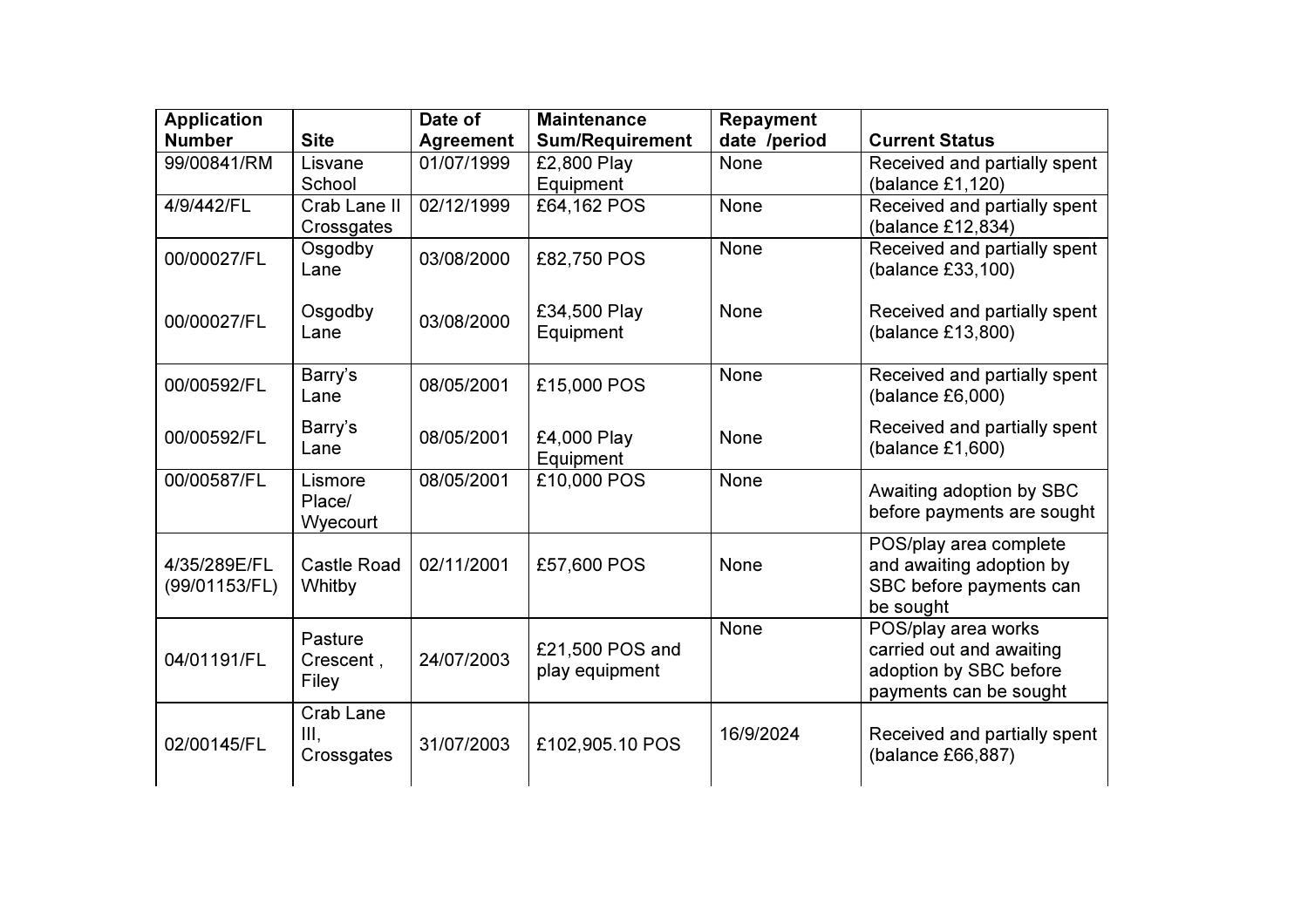| <b>Application</b><br><b>Number</b> | <b>Site</b>                                           | Date of<br><b>Agreement</b> | <b>Maintenance</b><br><b>Sum/Requirement</b>                                                | <b>Repayment</b><br>date /period        | <b>Current Status</b>                                                                                                                                                                          |
|-------------------------------------|-------------------------------------------------------|-----------------------------|---------------------------------------------------------------------------------------------|-----------------------------------------|------------------------------------------------------------------------------------------------------------------------------------------------------------------------------------------------|
| 02/00145/FL                         | Crab Lane<br>III,<br>Crossgates                       | 31/07/2003                  | £35,500 Play<br>Equipment                                                                   | 16/9/2024                               | Received and partially spent<br>(balance £23,075)                                                                                                                                              |
| 09/01006/FL                         | St Hilda's<br>Priory,<br>Sneaton<br>Castle,<br>Whitby | 09/11/2009                  | Provision of playing<br>field at Priory (no<br>payment)                                     | n/a                                     | Works started on priory<br>extensions, but this remains<br>largely unimplemented.<br>Playing field not yet<br>provided - discussions to<br>take place with a view to<br>secure implementation. |
| 10/00903/OL                         | West Garth,<br>Cayton                                 | 21/06/2011                  | Community<br>land/facilities - sum<br>of £11,500                                            | 5 years                                 | Development started but<br>payment only triggered on<br>transfer of land to Borough<br>or Parish Council.                                                                                      |
| 11/00213/FL                         | <b>Eskdale</b><br>Park,<br>Whitby                     | 17/05/2012                  | Children's informal<br>play contribution<br>£42,000 (pay into<br>joint account with<br>SBC) | 10 years                                | Notionally triggered,<br>although part of site<br>including the play area has<br>not been started yet.                                                                                         |
| 11/01914/OL                         | Land north<br>of Eastfield<br>(Middle)<br>Deepdale)   | 15/03/2013                  | Open Space & Play<br>£40,000/ha (c.<br>£350,000)                                            | Spend on<br>maintenance<br>over 7 years | Not reached stage when<br>provision/payment is<br>triggered                                                                                                                                    |
| 11/01914/OL                         | Land north<br>of Eastfield<br>(Middle<br>Deepdale)    | 15/03/2013                  | Open Space (Deep<br>Dale Area)<br>£11,000/ha (c.<br>£36,000)                                | Spend on<br>maintenance<br>over 7 years | Not reached stage when<br>provision/payment is<br>triggered                                                                                                                                    |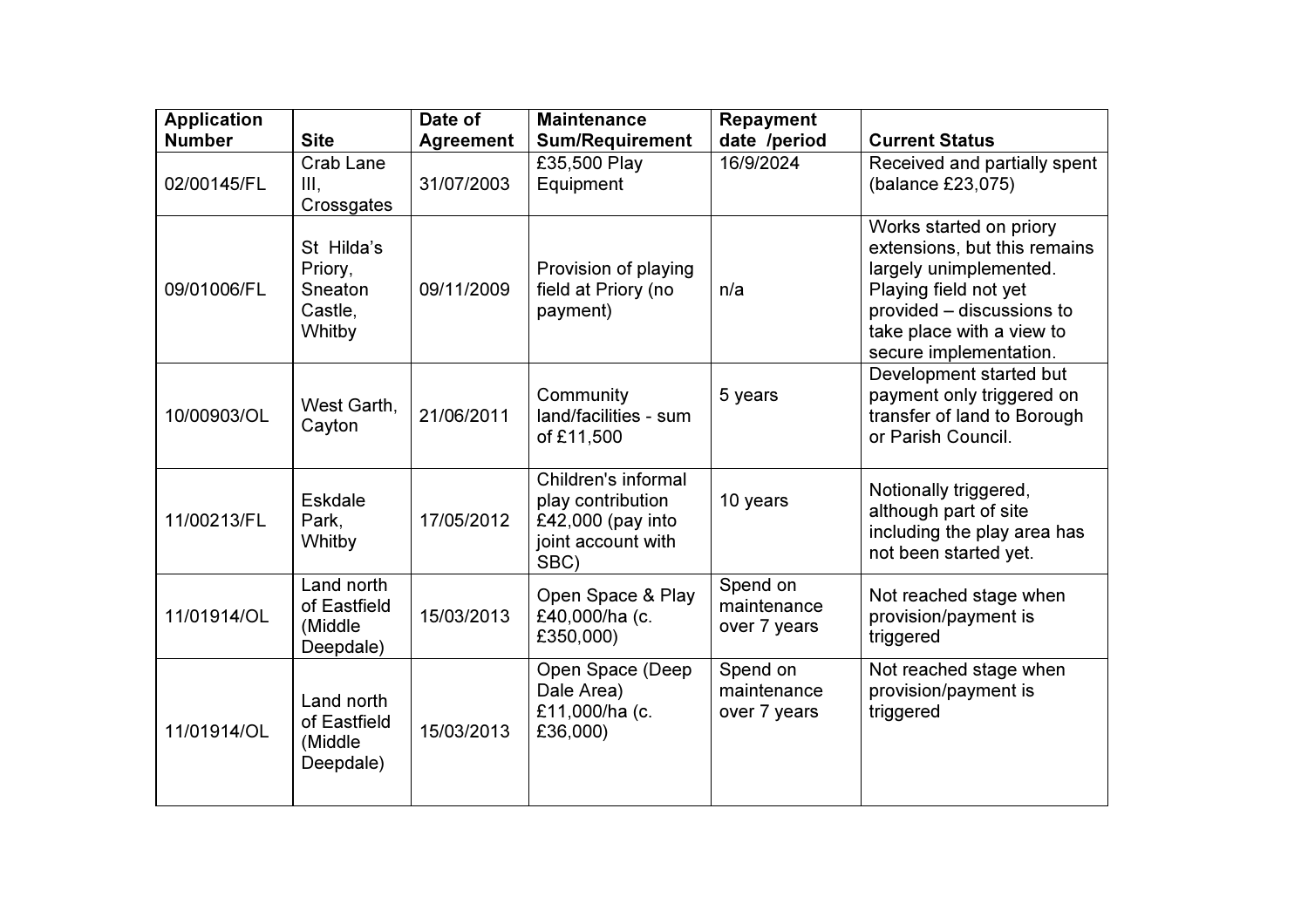| Application<br><b>Number</b> | <b>Site</b>                                         | Date of<br>Agreement | <b>Maintenance</b><br><b>Sum/Requirement</b>            | Repayment<br>date /period               | <b>Current Status</b>                                       |
|------------------------------|-----------------------------------------------------|----------------------|---------------------------------------------------------|-----------------------------------------|-------------------------------------------------------------|
| 11/01914/OL                  | Land north<br>of Eastfield<br>(Middle)<br>Deepdale) | 15/03/2013           | <b>Additional Play Area</b><br>contribution<br>£100,000 | Spend on<br>maintenance<br>over 7 years | Not reached stage when<br>provision/payment is<br>triggered |

# Table 7b - Public Open Space/Play/Sports Provision (Off Site Provision / Improvements)

| <b>Planning Ref:</b> | <b>Site</b>                                         | Date of<br><b>Agreement</b> | <b>Commuted</b><br><b>Sum</b> | <b>Project for</b><br>Expenditure*                                                        | Repayment<br>date/period | <b>Current Status</b>                                                                                                |
|----------------------|-----------------------------------------------------|-----------------------------|-------------------------------|-------------------------------------------------------------------------------------------|--------------------------|----------------------------------------------------------------------------------------------------------------------|
| 02/01170/FL          | Old Montrosa,<br>Avenue<br>Victoria                 | 05/12/2002                  | £15,707                       | South Cliff<br>Gardens                                                                    | 15/05/2019               | Monies received &<br>awaiting expenditure                                                                            |
| 03/00538/FL          | <b>Dulverton</b><br>Hall,<br>Montpellier<br>Terrace | 01/07/2003                  | £10,385                       | South Cliff<br>Gardens                                                                    | 06/12/2019               | Received - £1,167 spent on<br>sign at South Cliff<br>Gardens. Mostly awaiting<br>expenditure (balance<br>£9,218)     |
| 03/00972/FL          | 31 Valley<br>Road                                   | 18/11/2003                  | £2,069                        | <b>Valley Gardens</b>                                                                     | 28/04/2020               | Monies received &<br>awaiting expenditure                                                                            |
| 03/00365/FL          | Miramar, 32<br>Esplanade                            | 12/12/2003                  | £13,559                       | South Cliff<br>Gardens                                                                    | 19/04/2020               | Monies received &<br>awaiting expenditure                                                                            |
| 03/01895/FL          | Land adjacent<br>35 Trinity<br>Road                 | 05/02/2004                  | £10,924                       | Was Oliver's<br>Mount &<br><b>Mere Country</b><br>Park, but may<br>need re-<br>allocating | 15 years                 | Development started to<br>keep planning permission<br>extant, but not reached<br>stage where payment<br>is triggered |
| 02/01309/FL          | Grosvenor<br>House Hotel                            | 23/02/2004                  | £9,781                        | Valley Gardens                                                                            | 15 years                 | Legal action pending<br>following failure to pay<br>invoice                                                          |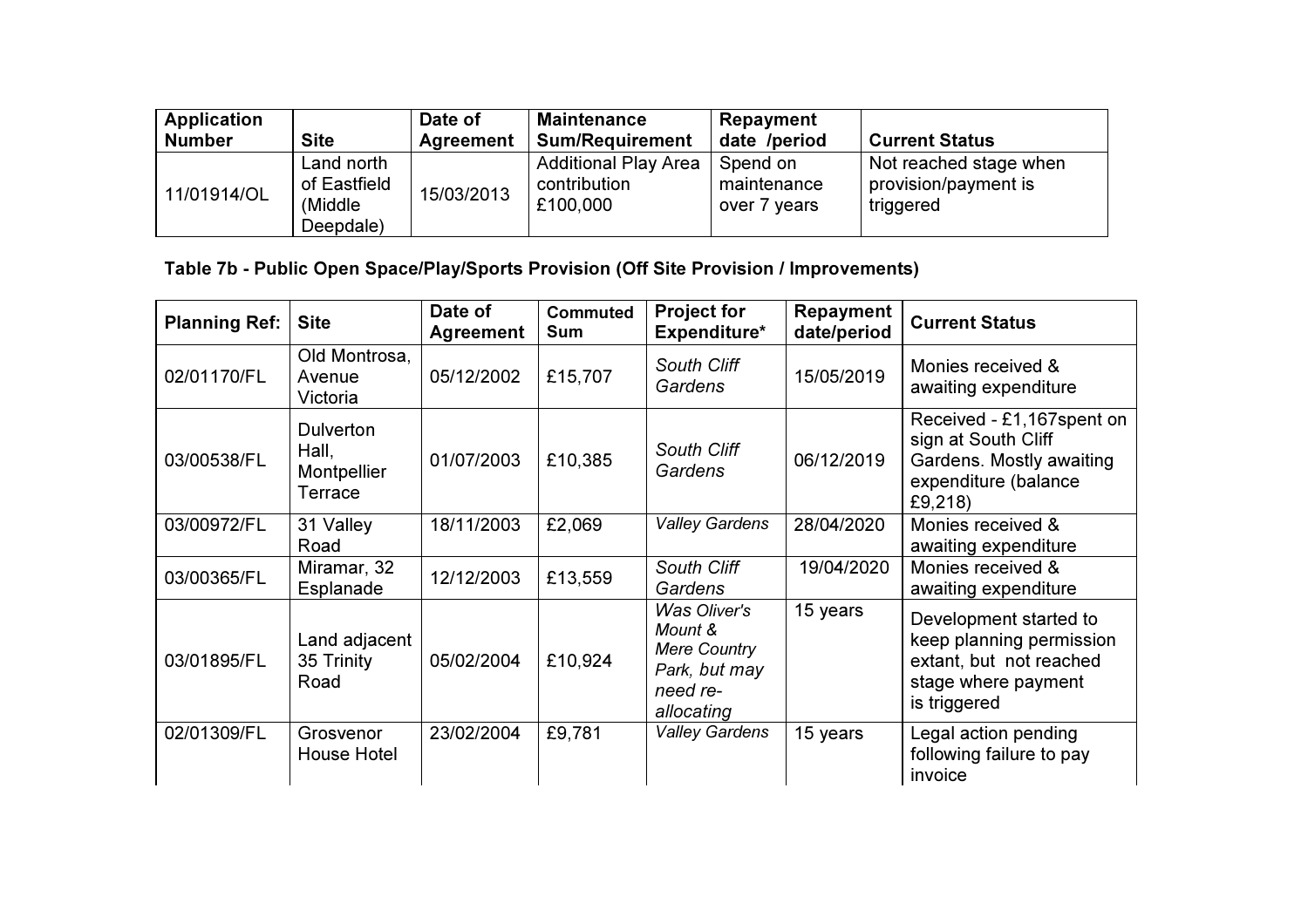| <b>Planning Ref:</b> | <b>Site</b>                                         | Date of<br><b>Agreement</b> | <b>Commuted</b><br><b>Sum</b> | <b>Project for</b><br>Expenditure*                            | <b>Repayment</b><br>date/period | <b>Current Status</b>                                                                                                         |
|----------------------|-----------------------------------------------------|-----------------------------|-------------------------------|---------------------------------------------------------------|---------------------------------|-------------------------------------------------------------------------------------------------------------------------------|
| 04/00901/FL          | Seamer Road<br>Corner                               | 11/03/2005                  | £4,696                        | To be<br>determined for<br>remaining<br>balance               | 13/11/2021                      | Monies received and spent<br>on Falsgrave Park - Final<br>balance of £1,029 spent<br>during last year.                        |
| 04/00944/FL          | Oriel House,<br>Oriel<br>Crescent                   | 15/07/2004                  | £6,038                        | Possible<br>request from<br>cricket club for<br>remaining sum | 21/01/2022                      | Mainly spent - balance of<br>£1,871 to be spent                                                                               |
| 04/00256/FL          | Albemarle<br>Back Road.                             | 18/08/2004                  | £1,510                        | Valley<br>Gardens                                             | 21/12/2025                      | Received and awaiting<br>expenditure                                                                                          |
| 04/01505/FL          | 23 Prince of<br>Wales Terr.,<br>Scarborough         | 09/12/2004                  | £1,517                        | South Cliff<br>Gardens                                        | 15 years                        | Development started but<br>development not reached<br>trigger point for payment<br>yet                                        |
| 04/02315/FL          | $35 - 36$<br>Esplanade<br>Gardens                   | 21/03/2005                  | £8,334                        | South Cliff<br>Gardens                                        | 10/05/2022                      | Monies received &<br>awaiting expenditure                                                                                     |
| 04/02456/FL          | The Carlton<br>Hotel,<br>Belmont Rd,<br>Scarborough | 11/03/2005                  | £8,930                        | <b>Valley Gardens</b>                                         | n/a                             | Development started, but<br>payment not triggered yet<br>(new application under<br>consideration which may<br>alter the sum.) |
| 05/00806/FL          | 47/49<br>Westbourne<br>Grove                        | 04/08/2005                  | £8,864                        | <b>Valley Gardens</b>                                         | 28/02/2018                      | Monies received &<br>awaiting expenditure                                                                                     |
| 05/00954/FL          | 28/30 Prince<br>of Wales<br>Terrace                 | 08/08/2005                  | £20,430                       | South Cliff<br>Gardens                                        | 15 years                        | £7,661 was paid, but<br>remainder (£12,769) had<br>to be written off as<br>company has gone into<br>liquidation.              |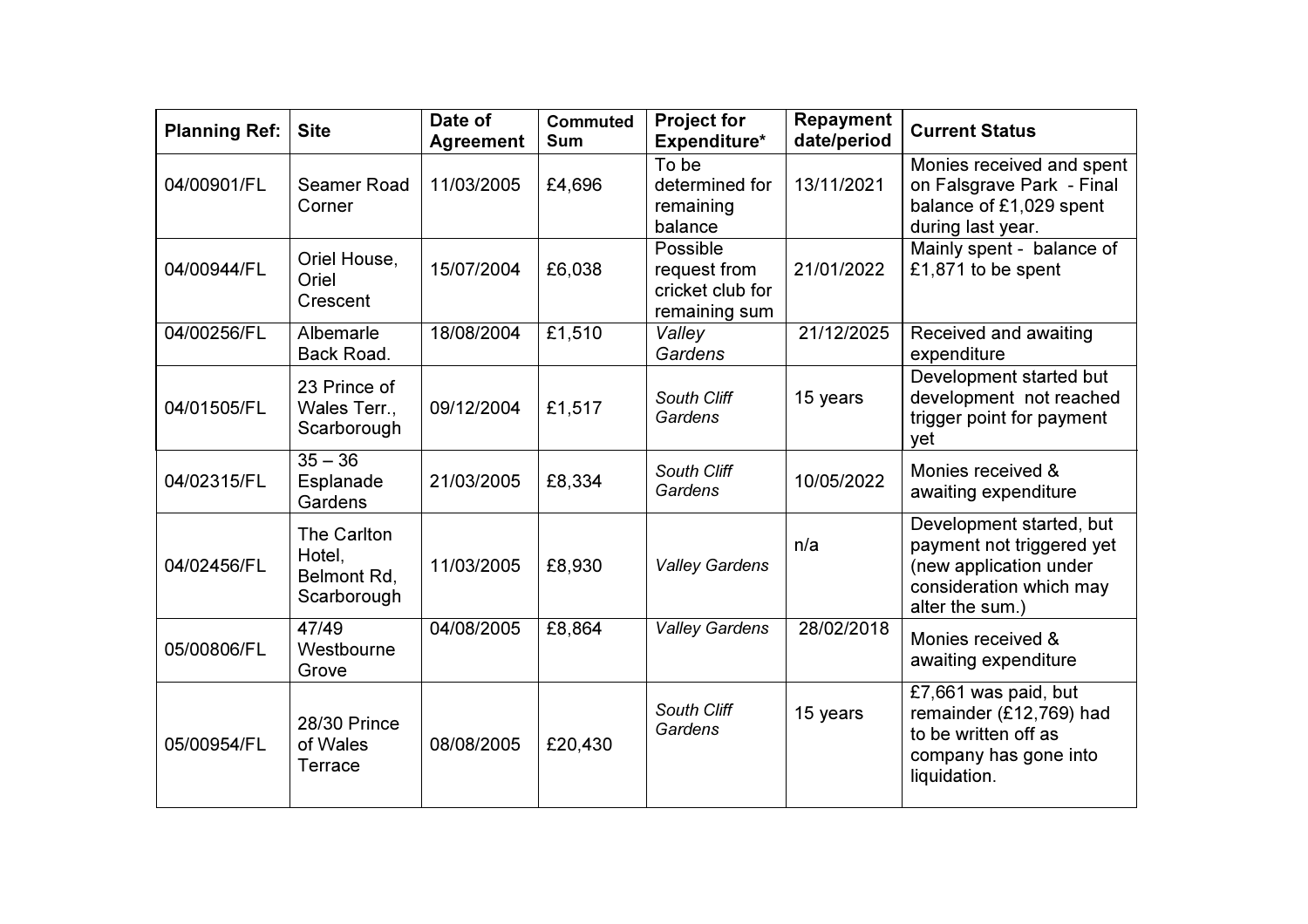| <b>Planning Ref:</b>                                                | <b>Site</b>                                            | Date of<br><b>Agreement</b> | <b>Commuted</b><br><b>Sum</b>        | <b>Project for</b><br>Expenditure*             | <b>Repayment</b><br>date/period | <b>Current Status</b>                                                                                                                                                                                                                                                        |
|---------------------------------------------------------------------|--------------------------------------------------------|-----------------------------|--------------------------------------|------------------------------------------------|---------------------------------|------------------------------------------------------------------------------------------------------------------------------------------------------------------------------------------------------------------------------------------------------------------------------|
| 07/00735/FL                                                         | 35/37 West St<br>Scarborough                           | 30/08/2007                  | £1,995                               | South Cliff<br>Gardens                         | 14/04/2018                      | Monies received &<br>awaiting expenditure                                                                                                                                                                                                                                    |
| 07/01700/OL<br>&<br>09/02472/RM<br>&07/01700/OL<br>&<br>09/02472/RM | Highfield<br>Road, Whitby<br>Highfield<br>Road, Whitby | 25/10/07<br>25/10/07        | £8,331<br>(POS)<br>£2,380<br>(sport) | <b>White Leys</b><br><b>POS</b>                | 5 years<br>5 years              | Construction not reached<br>stage where payment<br>triggered<br>Construction not reached<br>stage where payment<br>triggered                                                                                                                                                 |
| 07/00547/OL                                                         | Muston Road,<br>Filey                                  | 13/11/2007                  | £15,520                              | Multi-Use<br>games area<br>within vicinity     | 10 years                        | Development started, but<br>payment not triggered yet                                                                                                                                                                                                                        |
| 07/01917/FL                                                         | Seamer Rd<br>(Hinderwell<br>and Newcoln<br>Rds)        | 20/11/07                    | (E23, 640)                           | To be<br>determined                            | None                            | £214 has been paid. The<br>remaining £23,426 was<br>written off as funders went<br>bankrupt. However, if<br>development proceeds it<br>can still be invoiced at a<br>later date. A project team<br>has been established to try<br>to resolve various<br>outstanding matters. |
| 07/01981/OL<br>&<br>09/02013/RM                                     | Former<br>Creamery,<br>White Leys,<br>Whitby           | 29/11/07 &<br>18/3/10       | £99,974                              | <b>Whitby Rugby</b><br>Club &<br>footpath link | 07/07/2016                      | Payment received &<br>awaiting expenditure. The<br>majority (£97,474)<br>transferred and spent by<br>Whitby Rugby Club to<br>provide improved sports<br>facilities. Agreed that the<br>remaining £2,500 to be<br>spent on planting on<br>footpath link.                      |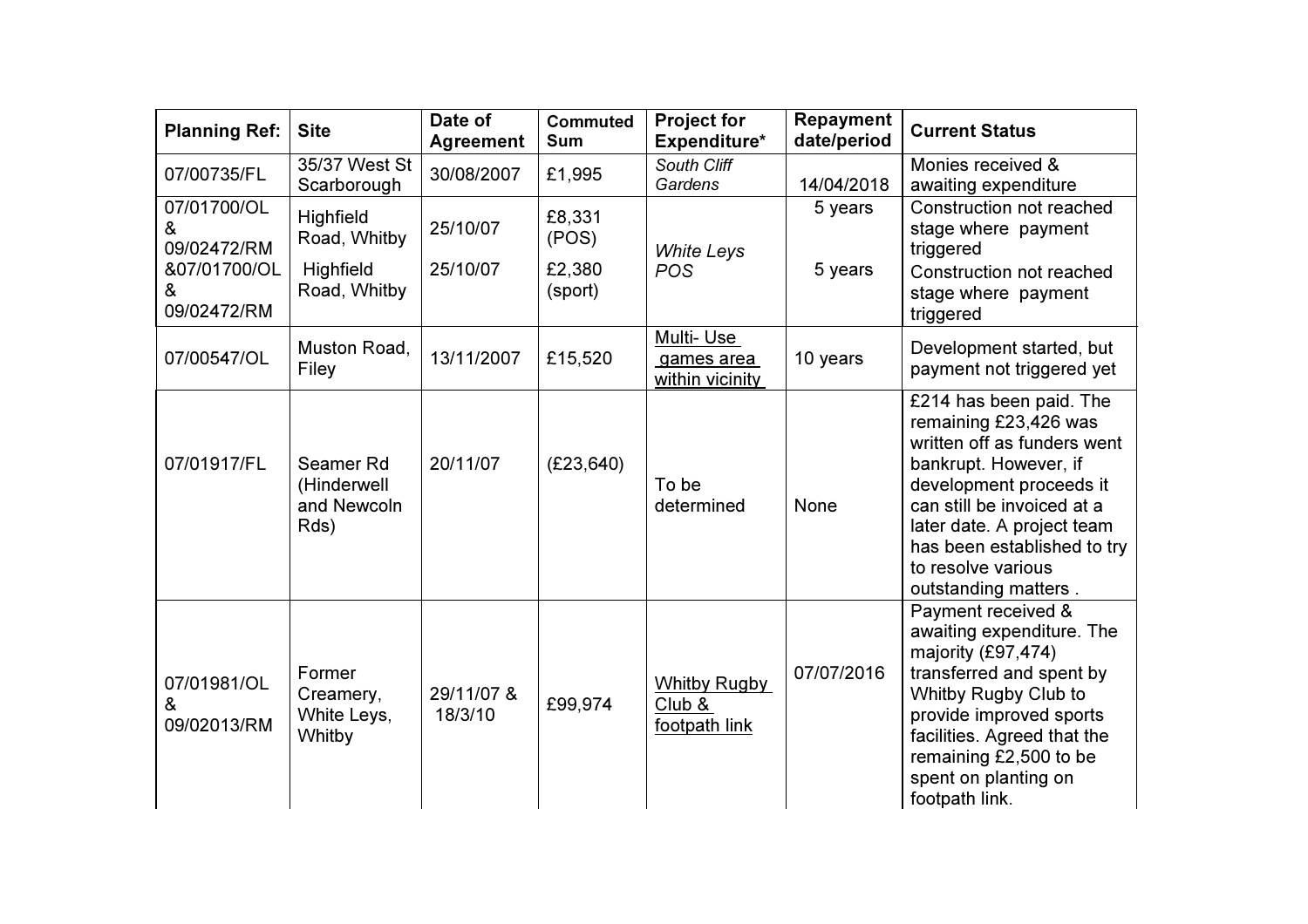| <b>Planning Ref:</b> | <b>Site</b>                                        | Date of<br><b>Agreement</b> | <b>Commuted</b><br><b>Sum</b> | <b>Project for</b><br>Expenditure*                                         | Repayment<br>date/period | <b>Current Status</b>                                           |
|----------------------|----------------------------------------------------|-----------------------------|-------------------------------|----------------------------------------------------------------------------|--------------------------|-----------------------------------------------------------------|
| 08/00193/FL          | <b>St Thomas</b><br>Hospital,<br>Foreshore<br>Road | 30/05/2008                  | £12,612                       | <b>Valley Gardens</b>                                                      | 15 years                 | Development started, but<br>not proceeded - not<br>invoiced yet |
| 08/01253/FL          | Seamer<br>Garage, Main<br>Road,<br>Seamer          | 19/08/2008                  | £14,413                       | Open space<br>on opposite<br>side of Main<br>Road                          | <b>None</b>              | Awaiting expenditure<br>(discussions with Parish<br>Council)    |
| 08/00647/FL          | New George<br>Hotel,<br>Newborough                 | 18/09/2008                  | £3,596                        | To be<br>determined<br>(but possibly<br>suitable for<br>Valley<br>Gardens) | 23/11/2019               | Monies received &<br>awaiting expenditure                       |
| 09/00783/FL          | 59/61<br>Falsgrave<br>Road                         | 26/06/2009                  | (E1,044)                      | n/a                                                                        | 10 years                 | Planning permission<br>expired, so no longer<br>applicable      |
| 08/02554/FL          | Church Farm,<br>Speeton                            | 03/08/2009                  | £15,767                       | Not decided<br>yet, but must<br>be in Reighton<br>Parish                   | 10 years                 | Development started, but<br>payment not triggered yet           |
| 09/01964/FL          | Fairmead<br>Court, Larpool<br>Lane, Whitby         | 18/02/2010                  | £11,049                       | St Peters Play<br>Area/<br>Helredale                                       | 5 years                  | Monies received &<br>awaiting expenditure                       |
| 09/01908/FL          | The Crown,<br>Queen Street,<br>Filey               | 03/06/2010                  | £22,358                       | Filey Country<br>Park                                                      | 10 years                 | Monies spent within last<br>year on Filey Country Park          |
| 09/02166/FL          | 9a Royal<br>Crescent<br>Lane,<br>Scarborough       | 29/11/2013                  | £8,400                        | To be<br>determined                                                        | None                     | Development not started,<br>so payment not triggered            |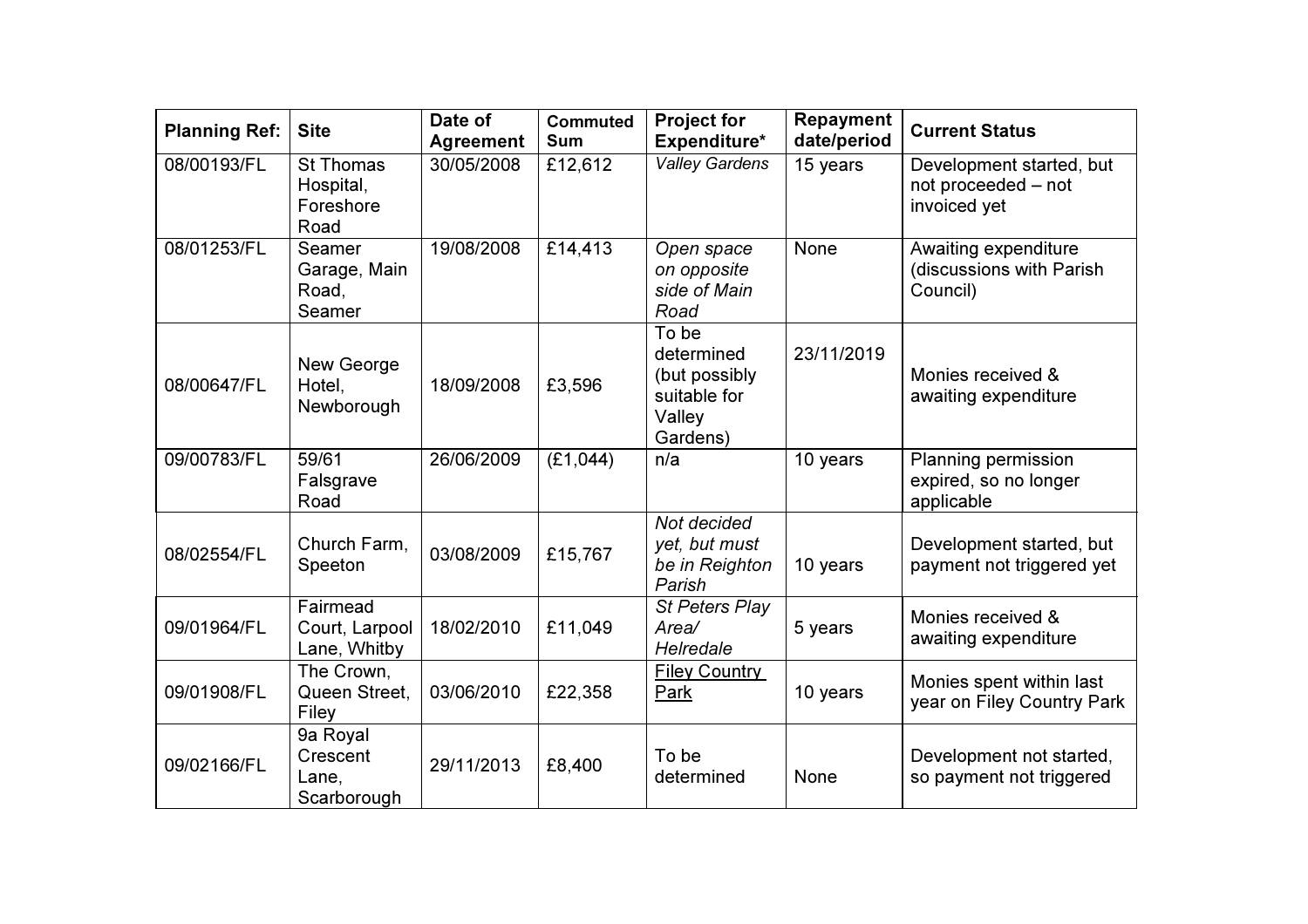| <b>Planning Ref:</b> | <b>Site</b>                                              | Date of<br><b>Agreement</b> | <b>Commuted</b><br><b>Sum</b>                      | <b>Project for</b><br>Expenditure*                                                 | Repayment<br>date/period | <b>Current Status</b>                                         |
|----------------------|----------------------------------------------------------|-----------------------------|----------------------------------------------------|------------------------------------------------------------------------------------|--------------------------|---------------------------------------------------------------|
| 10/02272/FL          | 19-20<br>Albemarle<br>Crescent,<br>Scarborough           | 15/02/2011                  | £25,227                                            | Valley<br>Gardens                                                                  | 10 years                 | Development not started,<br>so payment not triggered          |
| 08/1544/FL           | 94 Filey<br>Road,<br>Scarboough                          | 24/10/2011                  | £13,183                                            | To be<br>determined                                                                | 15 years                 | Development not started,<br>so payment not triggered          |
| 11/02181/FL          | <b>Moorlands</b><br>Hotel, North<br>Promenade,<br>Whitby | 08/03/2012                  | £12,000                                            | To be<br>determined                                                                | 18/04/23                 | Monies received &<br>awaiting expenditure                     |
| 11/00213/FL          | <b>Eskdale Park</b><br>Larpool Lane,<br>Whitby           | 17/05/2012                  | £12,338                                            | Children's play<br>- St Peter's<br>Play Area                                       | 10 years                 | Development not reached<br>stage when payment is<br>triggered |
| 11/00213/FL          | <b>Eskdale Park</b><br>Larpool Lane,<br>Whitby           | 17/05/2012                  | £190,730                                           | Off-site<br>playgrounds -<br>St Peters Play<br>Area                                | 10 years                 | Development not reached<br>stage when payment is<br>triggered |
| 11/00213/FL          | <b>Eskdale Park</b><br>Larpool Lane,<br>Whitby           | 17/05/2012                  | £45,086                                            | Off site open<br>space -<br><b>Cinder Track</b>                                    | 10 years                 | Development not reached<br>stage when payment is<br>triggered |
| 11/00213/FL          | <b>Eskdale Park</b><br>Larpool Lane,<br>Whitby           | 17/05/2012                  | £75,473                                            | Off site sports<br>sum - St<br>Peters Play<br>Area/Helredale<br><b>Comm Centre</b> | 10 years                 | Development not reached<br>stage when payment is<br>triggered |
| 11/01844/FL          | The Sands,<br><b>Burniston</b><br>Road,<br>Scarborough   | 28/08/2013                  | Provision<br>of Play<br>Area or<br>pay<br>£100,000 | On land within<br>or in vicinity of<br>the site                                    | <b>None</b>              | Not yet triggered as<br>development not started               |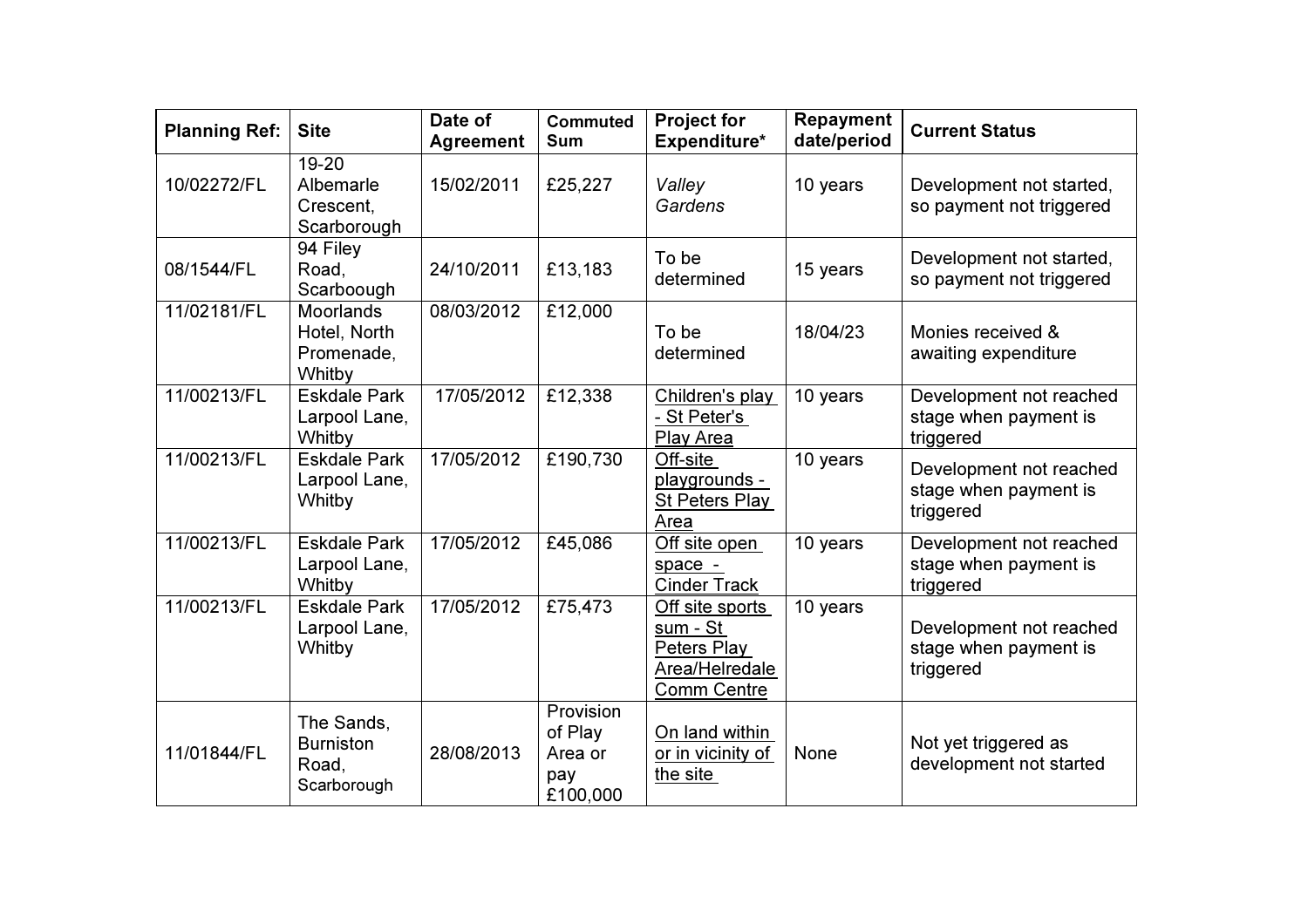| <b>Planning Ref:</b> | <b>Site</b>                                                          | Date of<br><b>Agreement</b> | <b>Commuted</b><br><b>Sum</b> | <b>Project for</b><br>Expenditure*                               | <b>Repayment</b><br>date/period | <b>Current Status</b>                                                                    |
|----------------------|----------------------------------------------------------------------|-----------------------------|-------------------------------|------------------------------------------------------------------|---------------------------------|------------------------------------------------------------------------------------------|
| 12/00604/FL          | 48 & 50<br>Norwood<br>Street,<br>Scarborough                         | 21/08/2012                  | £11,251                       | To be<br>determined                                              | None                            | Paid & awaiting<br>expenditure                                                           |
| 12/01586/OL          | <b>Former LPG</b><br>Depot,<br>Church Hill,<br>Reighton              | 06/12/2012                  | £19,090                       | To be<br>determined in<br>consultation<br>with Parish<br>Council | None                            | Reserved matters awaited.<br>Development not started<br>so payment not triggered<br>yet. |
| 12/01108/FL          | 9 Grosvenor<br>Crescent<br>Scarborough                               | 18/12/2012                  | £1,044                        | To be<br>determined                                              | None                            | Paid & awaiting<br>expenditure                                                           |
| 12/01144/FL          | 4 Belgrave<br>Crescent,<br>Scarborough                               | 10/05/2013                  | £10,056                       | To be<br>determined                                              | None                            | Development not reached<br>stage where payment is<br>triggered                           |
| 12/02456/RG4         | Land at<br>Manham Hill,<br>Eastfield                                 | 13/03/2013                  | £21,765                       | To be<br>determined                                              | 10 years                        | Development not reached<br>stage where payment is<br>triggered                           |
| 13/02114/FL          | 14 Weydale<br>Avenue,<br>Scarborough                                 | 25/11/2013                  | £3,297                        | To be<br>determined                                              | None                            | Development not started<br>so payment not triggered<br>yet.                              |
| 13/01160/FL          | <b>Former Bus</b><br>Station,<br>Somerset<br>Terrace,<br>Scarborough | 05/08/2013                  | £2,097                        | To be<br>determined                                              | None                            | Development not reached<br>stage where payment is<br>triggered                           |

\* <u>Underlined</u> text indicates that the project for expenditure is fixed by the planning obligation or Cabinet. *Italic* text<br>indicates that Cabinet has identified in principle the location of the expenditure.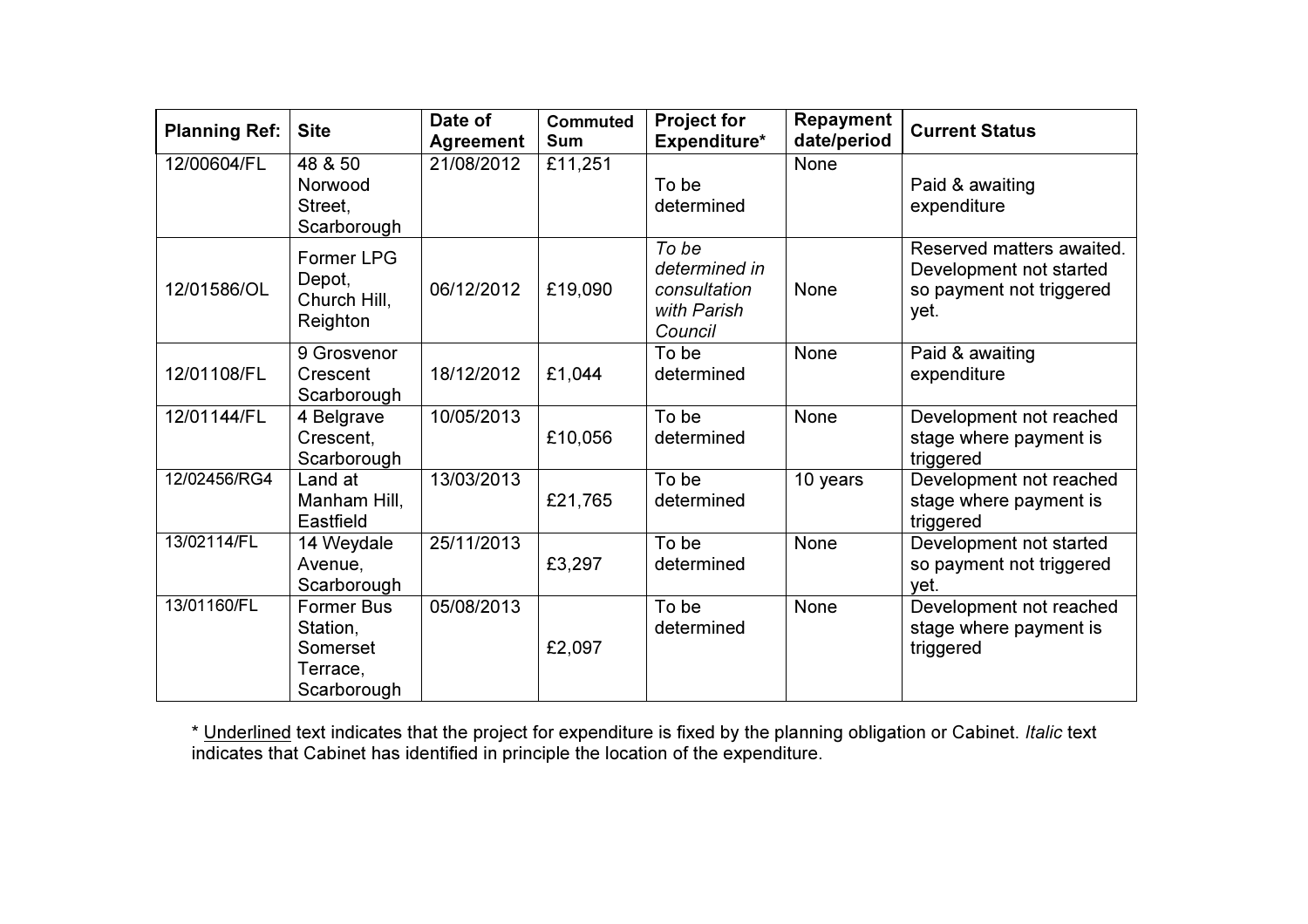## Table 8 - Education

| <b>Planning Ref</b>             | <b>Site</b>               | Date of<br><b>Agreement</b> | <b>Requirement</b>                                                                                                                                      | Repayment<br>date/period | <b>Current Status</b>                                                                                                 |
|---------------------------------|---------------------------|-----------------------------|---------------------------------------------------------------------------------------------------------------------------------------------------------|--------------------------|-----------------------------------------------------------------------------------------------------------------------|
| 07/01700/OL<br>&<br>09/02472/RM | Highfield<br>Road, Whitby | 25/10/2007                  | £67,980                                                                                                                                                 | 5 years                  | Development not reached<br>stage when payment is<br>triggered.                                                        |
| 07/00547/OL                     | Muston<br>Road, Filey     | 13/11/2007                  | £29,192 towards Infant &<br>Nursery School-<br><b>Planning Committee</b><br>agreed reduction in sum<br>and waiving of sum for<br>Junior School in 2013. | 10 years                 | Started on site, but payment<br>not yet triggered.                                                                    |
| 09/00717/OL                     | High Mill<br>Farm, Scalby | 8/10/2010                   | £1,477,000 for local<br>primary school                                                                                                                  | 10 years                 | Reserved matters<br>application for first phase<br>approved -housing not<br>started, so payment not<br>triggered yet. |
| 10/00903/OL                     | West Garth,<br>Cayton     | 21/06/2011                  | £467,384 for Cayton<br><b>Primary School</b>                                                                                                            | 5 years                  | First instalment paid<br>$(E120, 676)$ – triggers for<br>remaining payments are<br>awaited                            |

## Table 9 - Transport

| <b>Planning Ref</b> | <b>Site</b>                      | Date of          | <b>Requirement/Project</b>                                                                     | Repayment    | <b>Current Status</b>                                                                                                        |
|---------------------|----------------------------------|------------------|------------------------------------------------------------------------------------------------|--------------|------------------------------------------------------------------------------------------------------------------------------|
|                     |                                  | <b>Agreement</b> |                                                                                                | date /period |                                                                                                                              |
| 01/00844/FL         | Whitehall<br>Shipyard,<br>Whitby | 19/07/2002       | £16,000<br>towards Larpool<br>Lane/Helredale Road<br>Junction before<br>18/7/2017, if required | None         | Dependent on request of<br>highway authority (NYCC) for<br>payment to be triggered (no<br>current project for this junction) |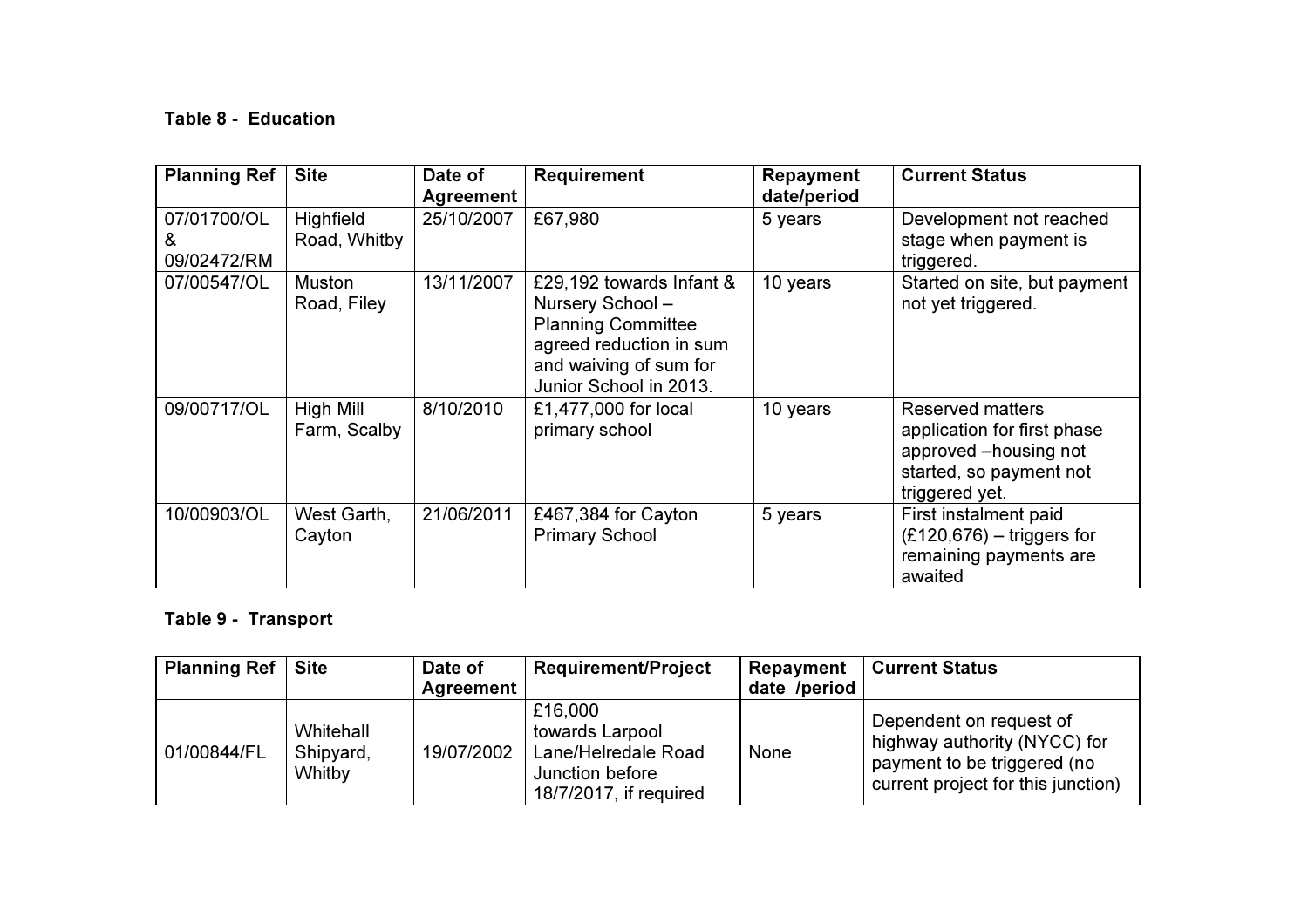| <b>Planning Ref</b>         | <b>Site</b>                                                  | Date of          | <b>Requirement/Project</b>                                                                                     | Repayment                      | <b>Current Status</b>                                                                                                |
|-----------------------------|--------------------------------------------------------------|------------------|----------------------------------------------------------------------------------------------------------------|--------------------------------|----------------------------------------------------------------------------------------------------------------------|
|                             |                                                              | <b>Agreement</b> |                                                                                                                | date /period                   |                                                                                                                      |
| 02/02114/OL                 | The Sands,<br>North Bay                                      | 15/10/2004       | £11,856 towards cycle<br>route between North &<br>South Bays (see also<br>11/01844/FL) later in<br>this table. | 2023                           | Original sum paid and £9,856<br>awaiting expenditure. £2,000<br>spent on related feasibility<br>study.               |
| 07/01996/FL                 | 37 Seamer<br>Road                                            | 5/12/2007        | £5,014 for highway<br>improvements to A64                                                                      | 11/02/2020                     | Monies received & awaiting<br>expenditure                                                                            |
| 08/00050/FL                 | Woodworking<br>Factory,<br><b>Stainsacre</b><br>Lane, Whitby | 27/06/2008       | £25,000 for Road<br><b>Traffic Orders and</b><br>junction improvements<br>at Prospect Hill junction            | 23/03/2014                     | NYCC currently identifying work<br>which can be carried out to<br>spend monies before the<br>repayment date in March |
| 07/01981/OL<br>/09/02013/RM | <b>The</b><br>Creamery,<br>White Leys,<br>Road, Whitby       | 19/3/2010        | £15,000 for off site<br>highway improvement                                                                    | 02/07/2018                     | Monies received & awaiting<br>expenditure by NYCC                                                                    |
| 09/00717/OL                 | High Mill<br>Farm, Scalby                                    | 8/10/2010        | Improvement of<br>bus service, including 5<br>annual payments<br>totalling £725,000                            | 5 years (also<br>annual audit) | Reserved matters application<br>for first phase approved, but<br>housing not started, so payment<br>not triggered    |
| 09/00717/OL                 | High Mill<br>Farm, Scalby                                    | 8/10/2010        | £54,429<br>towards signalised<br>junction in centre of<br>Scalby                                               | 10 years                       | Awaiting payment                                                                                                     |
| 09/00717/OL                 | <b>High Mill</b><br>Farm, Scalby                             | 8/10/2010        | £150 voucher paid to<br>each household for<br>bicycle or public<br>transport                                   | n/a                            | Reserved matters application<br>for first phase approved, but<br>housing not started, so payment<br>not triggered    |
| 09/02118/FL                 | <b>Stainsacre</b><br>Lane, Whitby                            | 21/12/2010       | £403,229 towards<br>improved road links to<br>business park                                                    | 21/05/2017                     | Monies received and waiting<br>expenditure (works likely to start<br>in early 2014)                                  |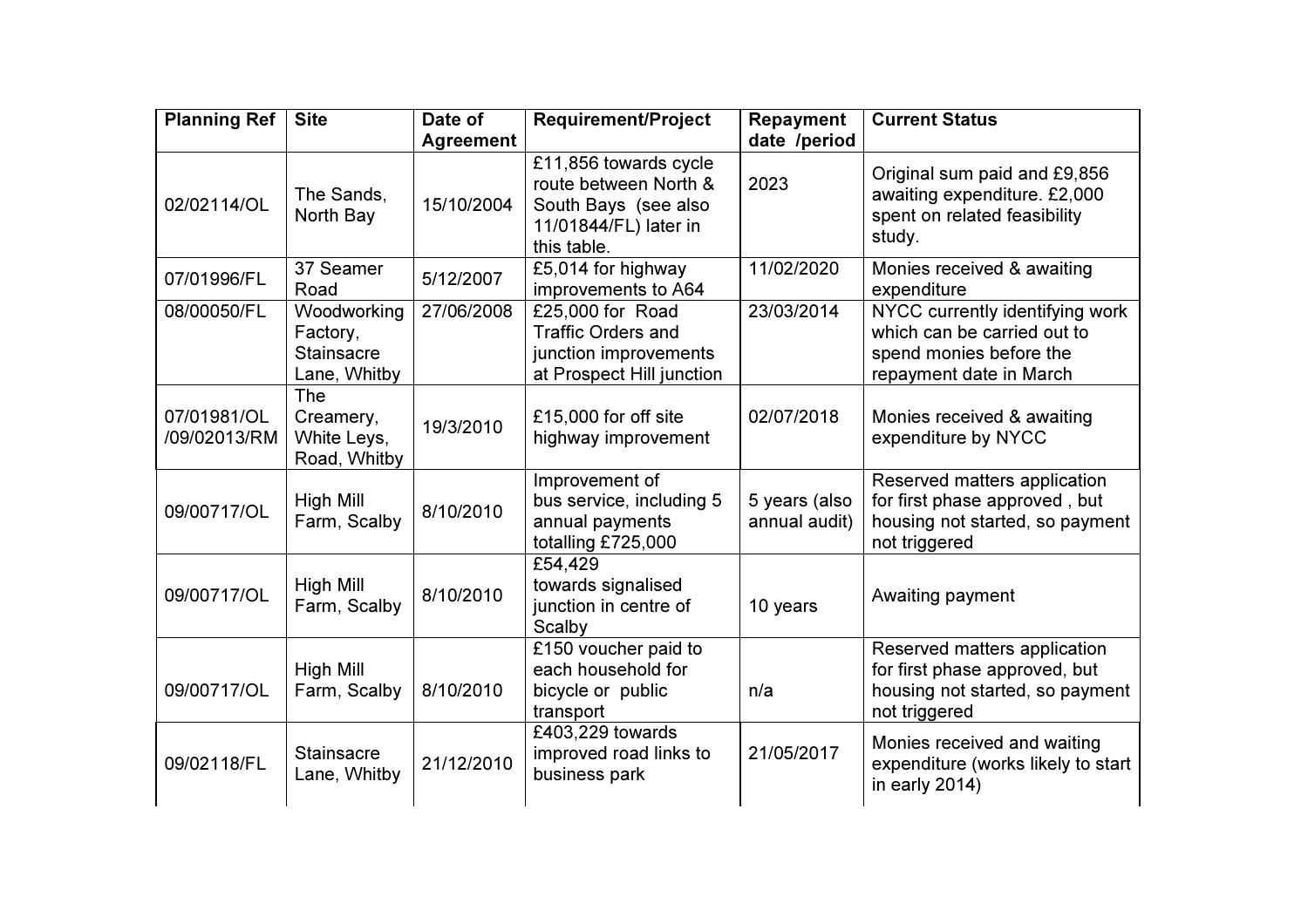| <b>Planning Ref</b> | <b>Site</b>                       | Date of<br><b>Agreement</b> | <b>Requirement/Project</b>                                                                  | Repayment<br>date /period | <b>Current Status</b>                                                                                                                         |
|---------------------|-----------------------------------|-----------------------------|---------------------------------------------------------------------------------------------|---------------------------|-----------------------------------------------------------------------------------------------------------------------------------------------|
| 09/02118/FL         | <b>Stainsacre</b><br>Lane, Whitby | 21/12/2010                  | £10,208 towards<br>footpath improvements                                                    | 21/05/2017                | Monies received and waiting<br>expenditure (works likely to start<br>in early 2014)                                                           |
| 09/02118/FL         | <b>Stainsacre</b><br>Lane, Whitby | 21/12/2010                  | £121,651 towards<br>improvements at<br><b>Prospect Hill signalised</b><br>junction          | 03/01/2017                | Monies received and waiting<br>expenditure                                                                                                    |
| 09/02118/FL         | <b>Stainsacre</b><br>Lane, Whitby | 21/12/2010                  | £62,853 towards<br>pedestrian/cycle route<br>along Stainsacre Lane                          | 03/01/2017                | Monies received and waiting<br>expenditure                                                                                                    |
| 09/02118/FL         | <b>Stainsacre</b><br>Lane, Whitby | 21/12/2010                  | Free hopper bus service<br>for staff & customers                                            | n/a                       | Implemented                                                                                                                                   |
| 10/00903/OL         | West Garth,<br>Cayton             | 21/06/2011                  | £10,608 bus stop<br>contribution                                                            | 18/08/2018                | Payment received and awaiting<br>request from NYCC for transfer<br>and expenditure                                                            |
| 10/00903/OL         | West Garth,<br>Cayton             | 21/06/2011                  | £30,074 footway/<br>cycleway contribution                                                   | 18/08/2018                | Payment received and awaiting<br>request from NYCC for transfer<br>and expenditure                                                            |
| 10/00903/OL         | West Garth,<br>Cayton             | 21/06/2011                  | <b>Traffic Regulation Order</b><br>payment up to £125,000<br>(if required by NYCC)          | 2 years                   | Not triggered                                                                                                                                 |
| 10/00903/OL         | West Garth,<br>Cayton             | 21/06/2011                  | £20,000 Travel Plan<br>mitigation sum                                                       | 3 years                   | Triggered, but officers liaising<br>with NYCC to establish whether<br>and when such a sum is<br>required given short period for<br>repayment. |
| 10/00903/OL         | West Garth,<br>Cayton             | 21/06/2011                  | 4 wk travel pass or £30<br>bicycle or rail voucher<br>for each dwelling<br>(maximum £5,100) | None                      | Payment/vouchers sent directly<br>to occupiers                                                                                                |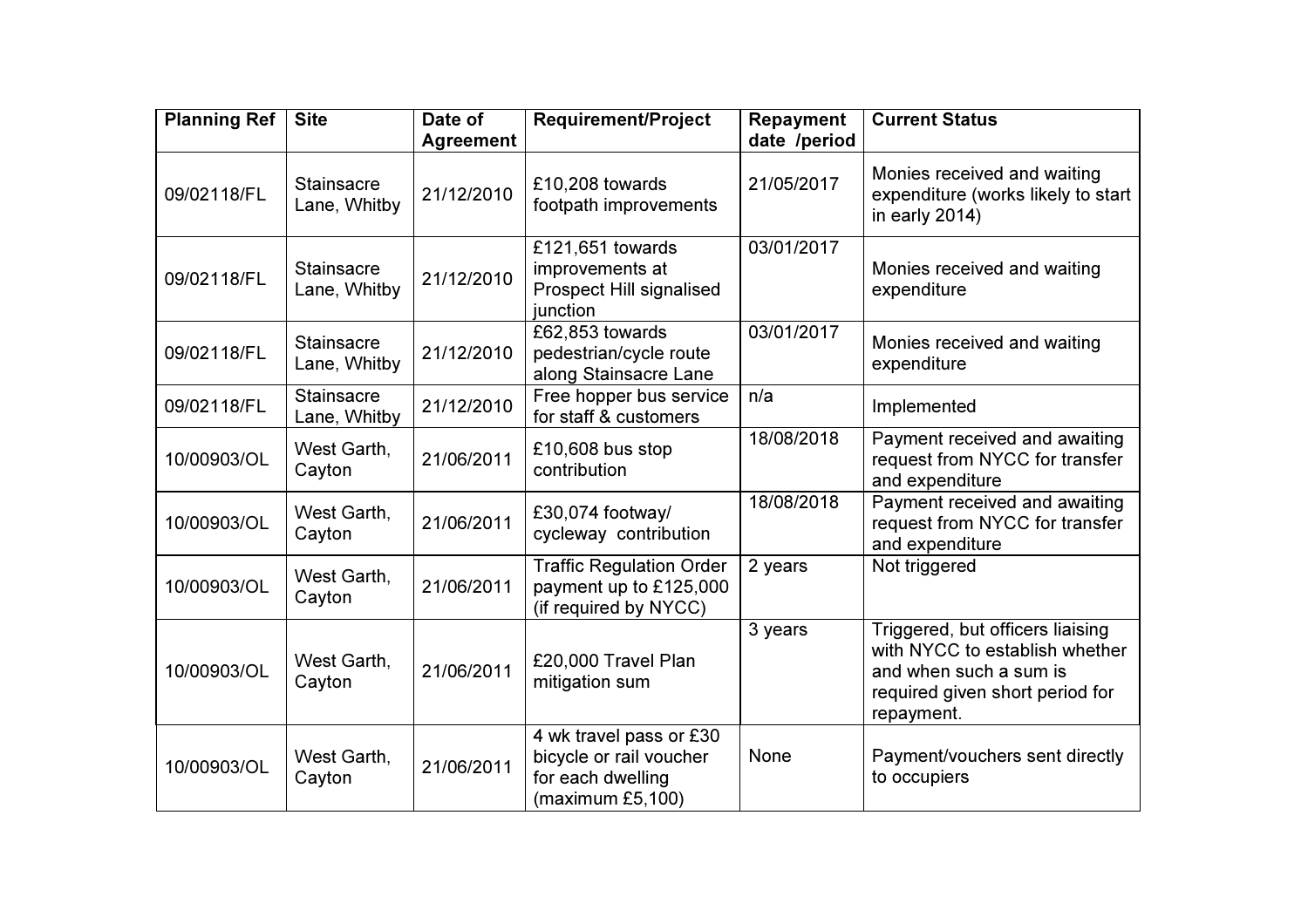| <b>Planning Ref</b> | <b>Site</b>                                                    | Date of                        | <b>Requirement/Project</b>                                                                                                                  | Repayment                                          | <b>Current Status</b>                                                                                                                                                                                    |
|---------------------|----------------------------------------------------------------|--------------------------------|---------------------------------------------------------------------------------------------------------------------------------------------|----------------------------------------------------|----------------------------------------------------------------------------------------------------------------------------------------------------------------------------------------------------------|
| 11/00213/FL         | <b>Eskdale</b><br>Park, Larpool                                | <b>Agreement</b><br>17/05/2012 | £150,000 towards<br><b>Prospect Hill junction</b>                                                                                           | date /period<br>5 years                            | Not yet reached stage when<br>payment is triggered                                                                                                                                                       |
| 11/00213/FL         | Lane, Whitby<br><b>Eskdale Park</b><br>Larpool Lane,<br>Whitby | 17/05/2012                     | only<br>£40,000 travel plan<br>mitigation                                                                                                   | 5 years                                            | Not yet reached stage when<br>payment is triggered                                                                                                                                                       |
| 11/00213/FL         | <b>Eskdale Park</b><br>Larpool Lane,<br>Whitby                 | 17/05/2012                     | £10,000 maximum<br>towards bus passes                                                                                                       | 5 years                                            | To be paid to residents on<br>occupation                                                                                                                                                                 |
| 10/02538/FL         | Sainsbury's<br>Falsgrave<br>Rd,<br>Scarborough                 | 22/06/2012                     | £135,000 towards<br>pedestrian crossing,<br>extension of urban<br>traffic control for<br>Falsgrave /Seamer<br>Roads & new road<br>markings. | 3 years<br>(05/12/2015<br>for first<br>instalment) | £35,000 paid and held by the<br>County Council who are<br>currently costing works on<br><b>Falsgrave Road before</b><br>invoicing the remaining sum<br>(£100,000), which has recently<br>been triggered. |
| 11/00019/FL         | Dean Road,<br>Scarborough                                      | 23/08/2012                     | £70,000 Park & Ride<br>contribution                                                                                                         | 5 years                                            | Development not started so<br>payment not triggered yet                                                                                                                                                  |
| 11/00019/FL         | Dean Road,<br>Scarborough                                      | 23/08/2012                     | £257,586 Town Centre<br>link (incl. traffic calming)                                                                                        | 5 years                                            | Development not started so<br>payment not triggered yet                                                                                                                                                  |
| 11/00019/FL         | Dean Road,<br>Scarborough                                      | 23/08/2012                     | £20,000 public transport<br>(Real Time Information<br>displays)                                                                             | 5 years                                            | Development not started so<br>payment not triggered yet                                                                                                                                                  |
| 11/00019/FL         | Dean Road,<br>Scarborough                                      | 23/08/2012                     | £10,000 bus stop<br>contribution                                                                                                            | 5 years                                            | Development not started so<br>payment not triggered yet                                                                                                                                                  |
| 11/01606/FL         | Long<br>Causeway<br>Road, Hutton<br><b>Buscel</b>              | 16/01/2013                     | £83,704 towards<br>improvements to Long<br>Causeway Road                                                                                    | 5 years                                            | Payment not triggered yet                                                                                                                                                                                |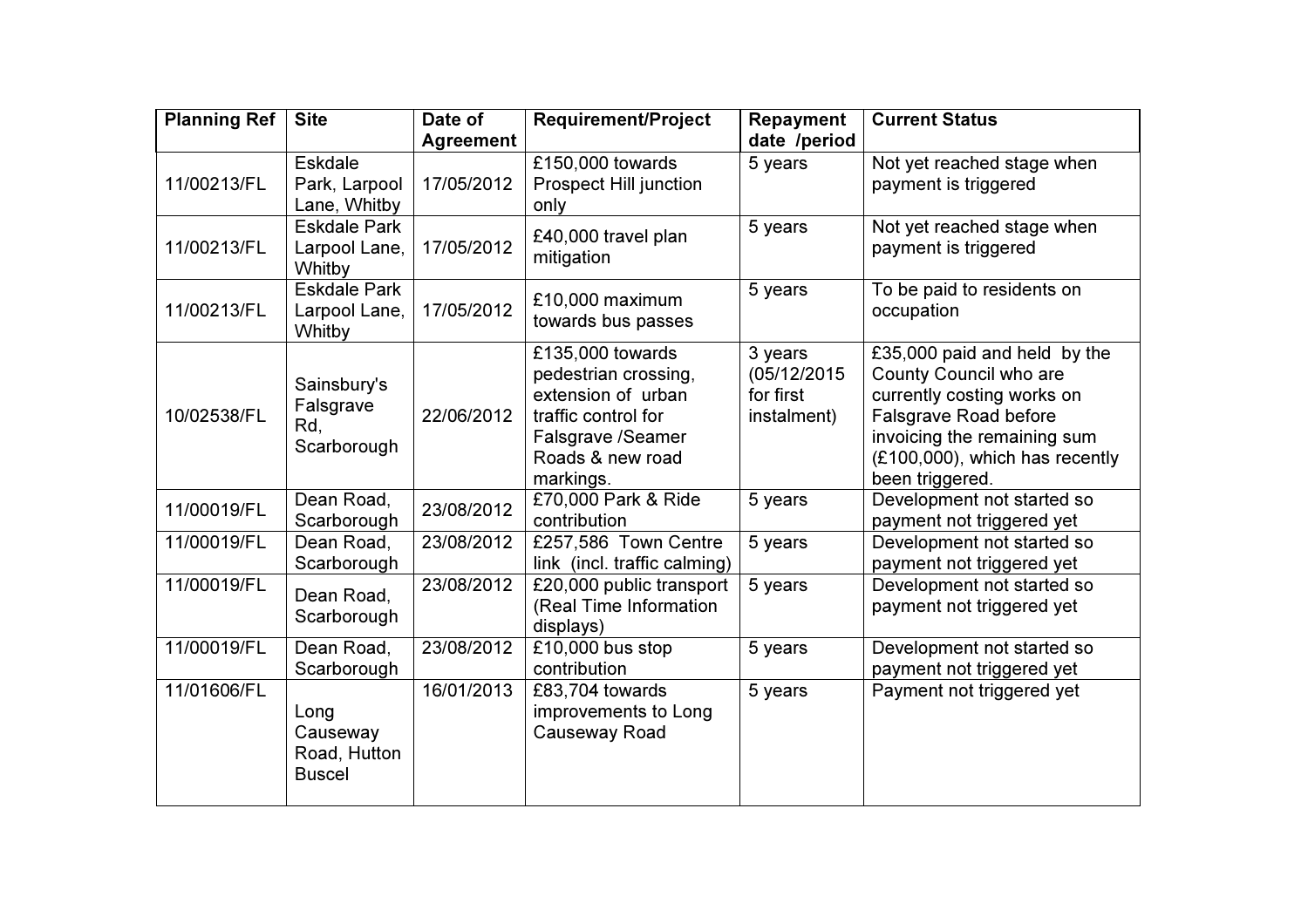| <b>Planning Ref</b> | <b>Site</b>                                            | Date of<br><b>Agreement</b> | <b>Requirement/Project</b>                                                                                           | <b>Repayment</b><br>date /period                        | <b>Current Status</b>                                   |
|---------------------|--------------------------------------------------------|-----------------------------|----------------------------------------------------------------------------------------------------------------------|---------------------------------------------------------|---------------------------------------------------------|
| 11/01844/FL         | The Sands,<br><b>Burniston</b><br>Road,<br>Scarborough | 28/08/2013                  | Up to £345,000 towards<br>bus service between site<br>and A64 Park & Ride<br>during tourist season<br>(Over 5 years) | Annual<br>reconciliation<br>process with<br><b>NYCC</b> | Development not started so<br>payment not triggered yet |
| 11/01844/FL         | The Sands,<br><b>Burniston</b><br>Road,<br>Scarborough | 28/08/2013                  | £10,000 towards cycle<br>Infrastructure (between<br>North & South Bays)                                              | 10 years                                                | Development not started so<br>payment not triggered yet |
| 11/01914/OL         | Land north of<br>Eastfield<br>(Middle<br>Deepdale)     | 15/03/2013                  | £55,000 for urban traffic<br>control in Scarborough<br>town centre & Stepney<br>Hill crossing                        | 5 years                                                 | Not reached stage when<br>payments are triggered        |
| 11/01914/OL         | Land north of<br>Eastfield<br>(Middle<br>Deepdale)     | 15/03/2013                  | £10,000 bus stop<br>contribution                                                                                     | 5 years                                                 | Not reached stage when<br>payment is triggered          |
| 11/01914/OL         | Land north of<br>Eastfield<br>(Middle<br>Deepdale)     | 15/03/2013                  | £250,000 bus services<br>contribution                                                                                | 5 years                                                 | Not reached stage when<br>payment is triggered          |
| 11/01914/OL         | Land north of<br>Eastfield<br>(Middle<br>Deepdale)     | 15/03/2013                  | £125,000 Bridge<br>Mitigation<br>Contribution(only<br>payable if link road<br>bridge not complete)                   | 14 days after<br>link road<br>completion                | Not reached stage when<br>payment is triggered          |
| 11/01914/OL         | Land north of<br>Eastfield<br>(Middle<br>Deepdale)     | 15/03/2013                  | £10,000 cycle route<br>contribution                                                                                  | 5 years                                                 | Not reached stage when<br>payment is triggered          |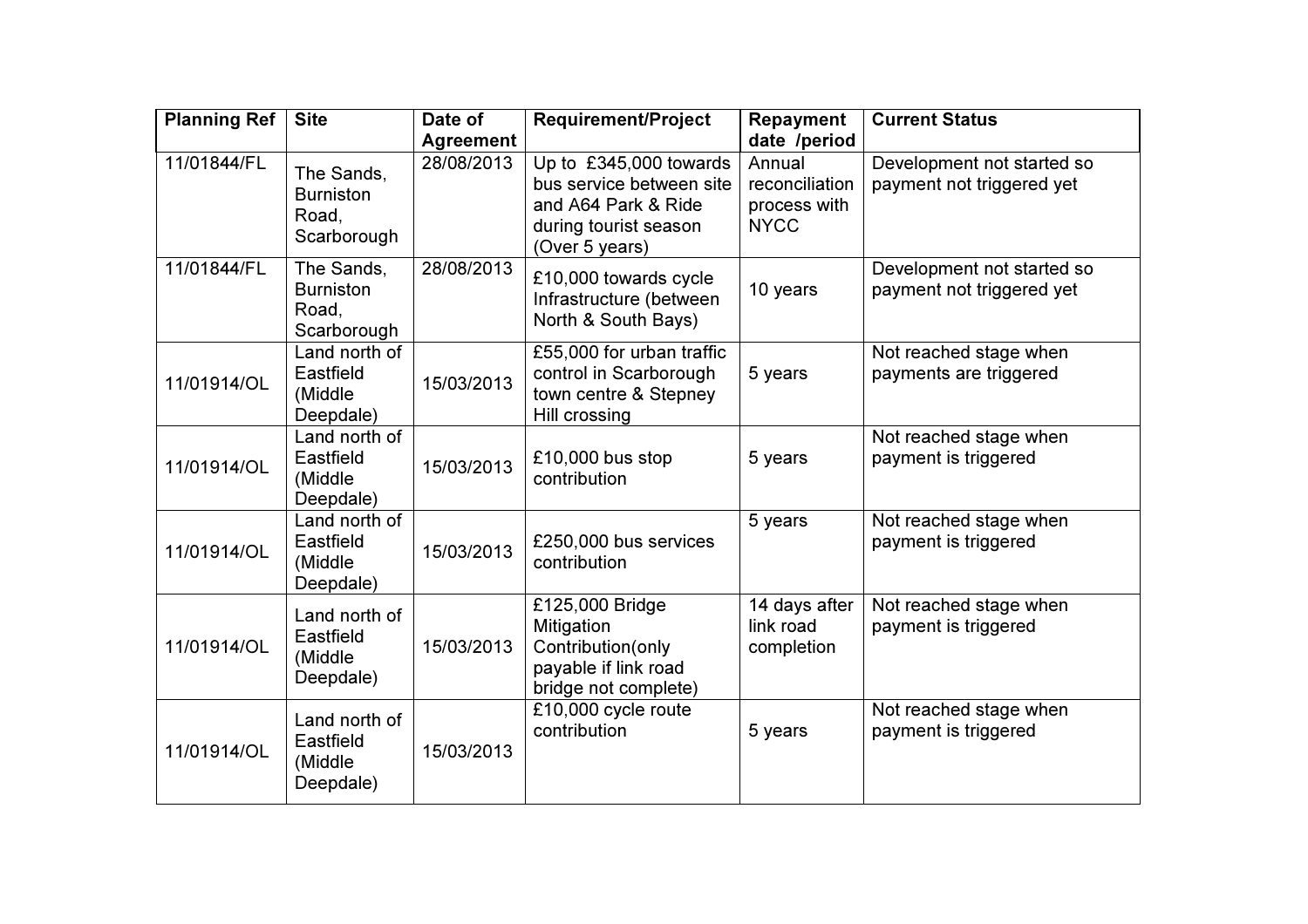| <b>Planning Ref</b> | <b>Site</b>                                         | Date of<br>Agreement | <b>Requirement/Project</b>                     | Repayment<br>date /period | <b>Current Status</b>                          |
|---------------------|-----------------------------------------------------|----------------------|------------------------------------------------|---------------------------|------------------------------------------------|
| 11/01914/OL         | Land north of<br>Eastfield<br>(Middle)<br>Deepdale) | 15/03/2013           | £100,000 sustainable<br>transport contribution | 5 years                   | Not reached stage when<br>payment is triggered |

# Table 10 - Health Infrastructure

| <b>Planning</b><br><b>Ref</b> | <b>Site</b>                                        | Date of<br><b>Agreement</b> | <b>Requirement</b>                                | Repayment<br>date /period | <b>Current Status</b>                               |
|-------------------------------|----------------------------------------------------|-----------------------------|---------------------------------------------------|---------------------------|-----------------------------------------------------|
| 07/00547/OL                   | Land east of<br>Muston<br>Road, Filey              | 13/11/07                    | £50,000<br>towards Filey<br>Surgery               | 10 years                  | Started on site, but payment not yet<br>triggered.  |
| 09/00717/OL                   | High Mill<br>Farm, Scalby                          | 8/10/10                     | £100,000<br>towards surgeries in<br>Scalby        | 10 years                  | Housing not started so payments<br>not triggered    |
| 11/01914/OL                   | Land north of<br>Eastfield<br>(Middle)<br>Deepdale | 15/03/2013                  | £250,025 for<br>primary health care<br>facilities | 7 years                   | Started on site, but payments not<br>yet triggered. |

# Table 11 - Miscellaneous

| <b>Planning</b><br><b>Ref</b> | <b>Site</b>               | Date of<br>Agreement | <b>Requirement</b>                                                   | Repayment<br>date /period | <b>Current Status</b>                                |
|-------------------------------|---------------------------|----------------------|----------------------------------------------------------------------|---------------------------|------------------------------------------------------|
| 11/00019/FL                   | Dean Road,<br>Scarborough | 23/08/2012           | £50,000 towards public realm<br>works                                | 5 years                   | Not applicable yet as<br>development not<br>started. |
| 11/00019/FL                   | Dean Road,<br>Scarborough | 23/08/2012           | Reinstatement of listed<br>buildings within 1 year of<br>occupation. | n/a                       | Not applicable yet as<br>development not<br>started. |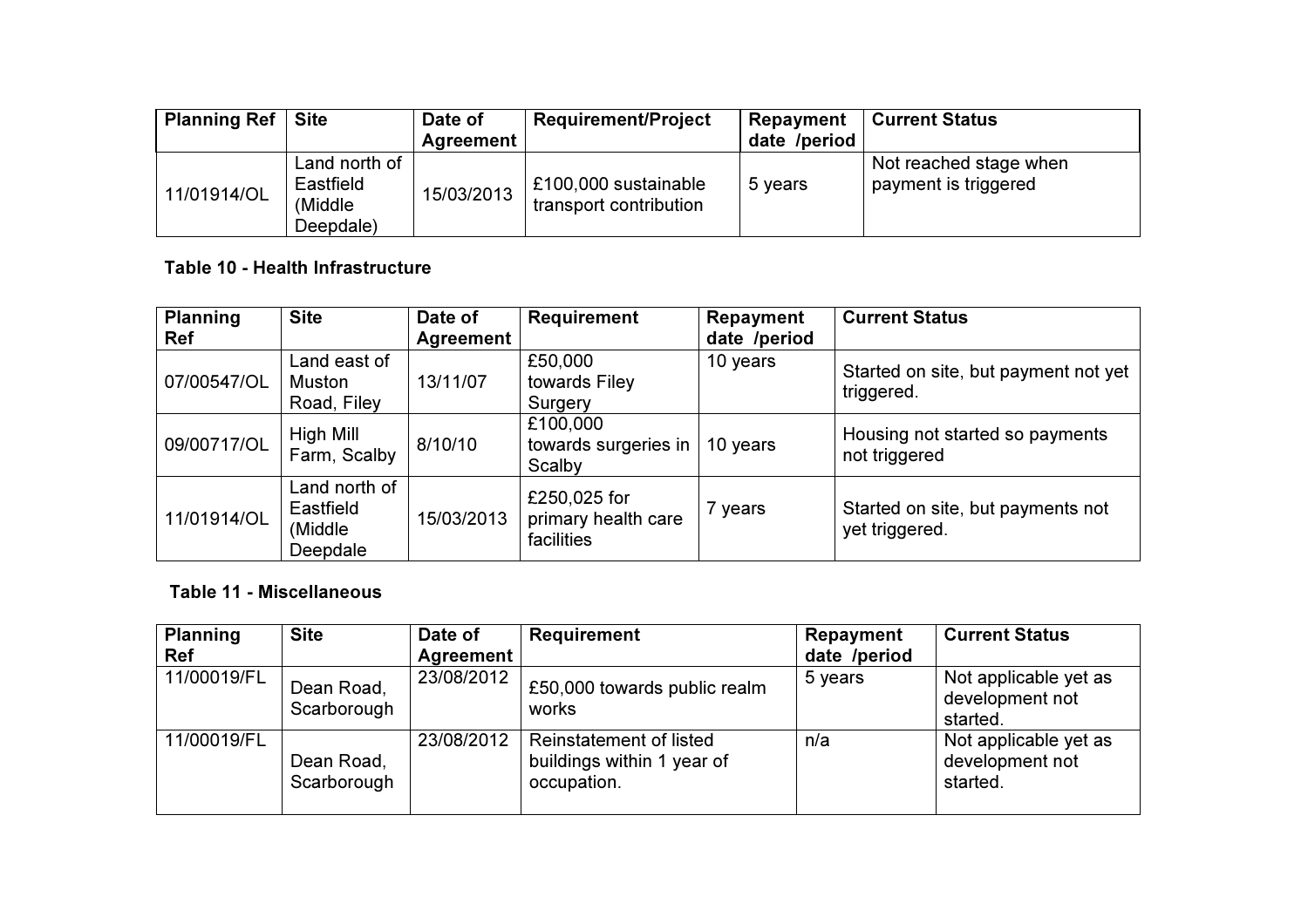| <b>Planning</b><br><b>Ref</b> | <b>Site</b>                                       | Date of<br>Agreement | <b>Requirement</b>                                                                                                 | <b>Repayment</b><br>date /period | <b>Current Status</b>                                       |
|-------------------------------|---------------------------------------------------|----------------------|--------------------------------------------------------------------------------------------------------------------|----------------------------------|-------------------------------------------------------------|
| 11/01914/OL                   | Land north of<br>Eastfield<br>(Middle<br>Deepdale | 15/03/2013           | £100,000 towards Eastfield<br><b>High Street Regeneration Study</b><br>/ Development Brief                         | 7 years                          | To be invoiced in the<br>near future                        |
| 11/01914/OL                   | Land north of<br>Eastfield<br>(Middle<br>Deepdale | 15/03/2013           | £140,015 towards Cayton Trunk<br>Sewer Study (Yorkshire Water<br>Study)                                            | 7 years                          | To be invoiced in the<br>near future                        |
| 11/01914/OL                   | Land north of<br>Eastfield<br>(Middle<br>Deepdale | 15/03/2013           | £10,005 towards surface water<br>flow monitoring equipment                                                         | 7 years                          | To be invoiced in the<br>near future                        |
| 11/01914/OL                   | Land north of<br>Eastfield<br>(Middle<br>Deepdale | 15/03/2013           | <b>Community Facilities - provide</b><br>comm. hall to accord with<br>Comm. Facilities Strategy or<br>commuted sum | 7 years                          | Not reached trigger<br>point or payment yet                 |
| 11/01914/OL                   | Land north of<br>Eastfield<br>(Middle<br>Deepdale | 15/03/2013           | Minimum 0.6ha small builder &<br>self build housing in accordance<br>with strategy                                 | n/a                              | Not reached trigger<br>point yet for submitting<br>strategy |
| 11/01914/OL                   | Land north of<br>Eastfield<br>(Middle<br>Deepdale | 15/03/2013           | Provision of 2-6 small scale<br>retail premises in accordance<br>with strategy                                     | n/a                              | Not reached trigger<br>point yet for submitting<br>strategy |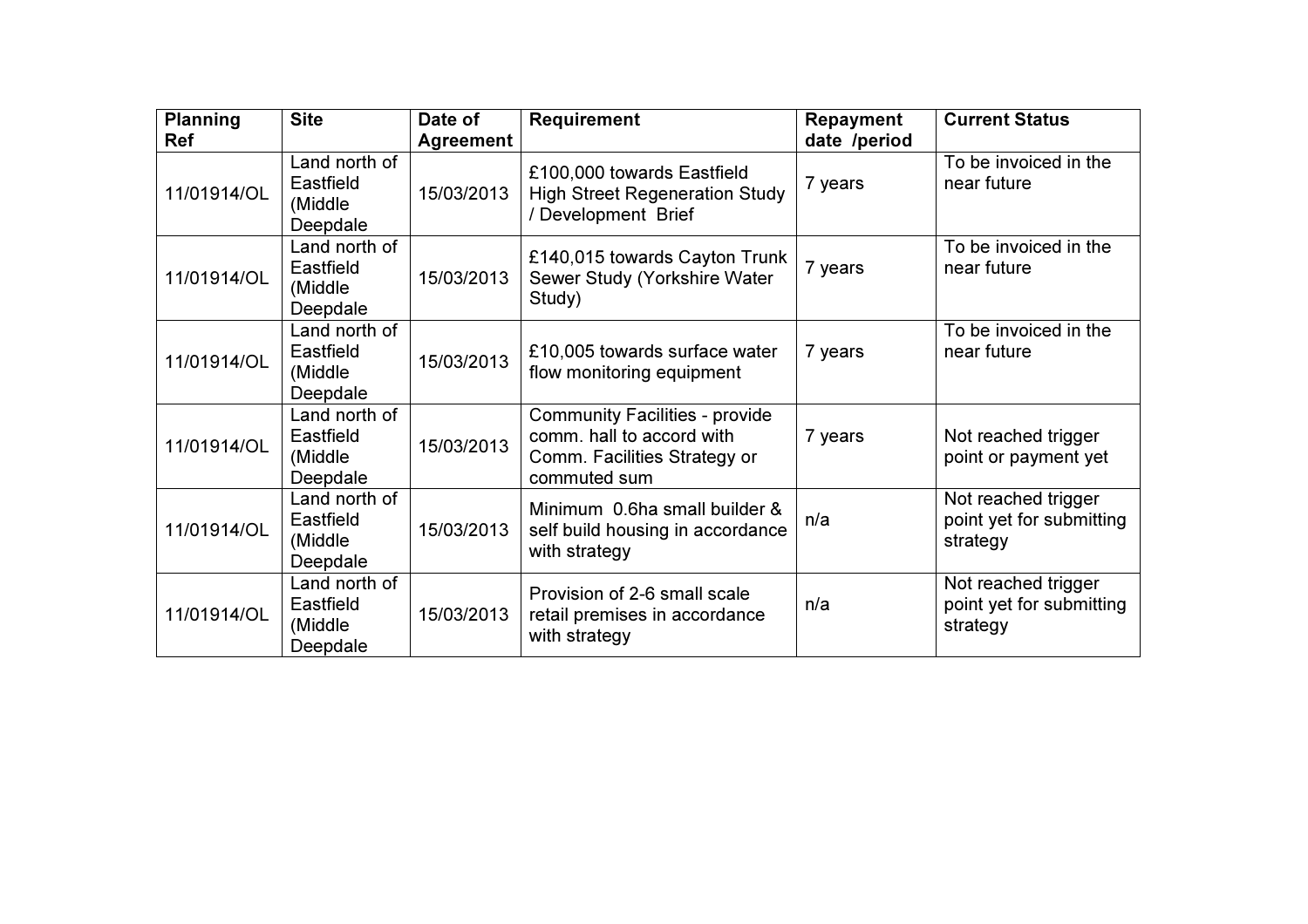# Appendix 4

Statement by Environment and Countryside Service on outstanding Section 106 off site developer contributions accrued in respect of public open space allocated to South Cliff Gardens and Valley **Gardens** 

## Background:

The purpose of this brief statement is to update Members on the current position regarding the expenditure of s106 funds that have accrued in respect of parks and open spaces. It provides some additional information to that supplied on the general s106 Planning Obligations – Update.

## South Cliff Gardens:

The following sums have accrued over the past few years and have been provisionally allocated to South Cliff Gardens:

| • Old Montrosa, Avenue Victoria           | £15,707 |
|-------------------------------------------|---------|
| • Dulverton Hall, Montpellier Terrace     | £9,218  |
| • Miramar, 32 Esplanade                   | £13,559 |
| $\bullet$ 35 - 36 Esplanade Gardens       | £8,334  |
| $\bullet$ 35 - 37 West Street             | £1,995  |
| $\bullet$ 28 – 30 Prince of Wales Terrace | £7,661  |
| <b>TOTAL:</b>                             | £56,474 |

Various ideas have been brought forward for spending these funds, including:

- Developing a new play area. There is a gap in play area provision to the south of the town centre, (although the level of demand is uncertain as children do not make up a high proportion of the residents in the South Cliff area).
- Sea View Play Area was put forward for refurbishment but unfortunately this is beyond the limit in which s106 funds arising from South Cliff can be spent. (It is hoped that the local community will come forward with a proposal for Sea View in due course)
- Procuring a park masterplan to guide and prioritise future development and to attract external funding
- Using it as match funding against a grant bid to HLF to restore the Gardens (see notes below)
- Using it to supplement the reinstatement work following slope stabilisation work to protect the Spa
- Using a small proportion to supplement HLF funding to restore the Rose Garden. An HLF grant has been awarded for 100% of the anticipated cost of the work which is currently underway. There should not be a necessity for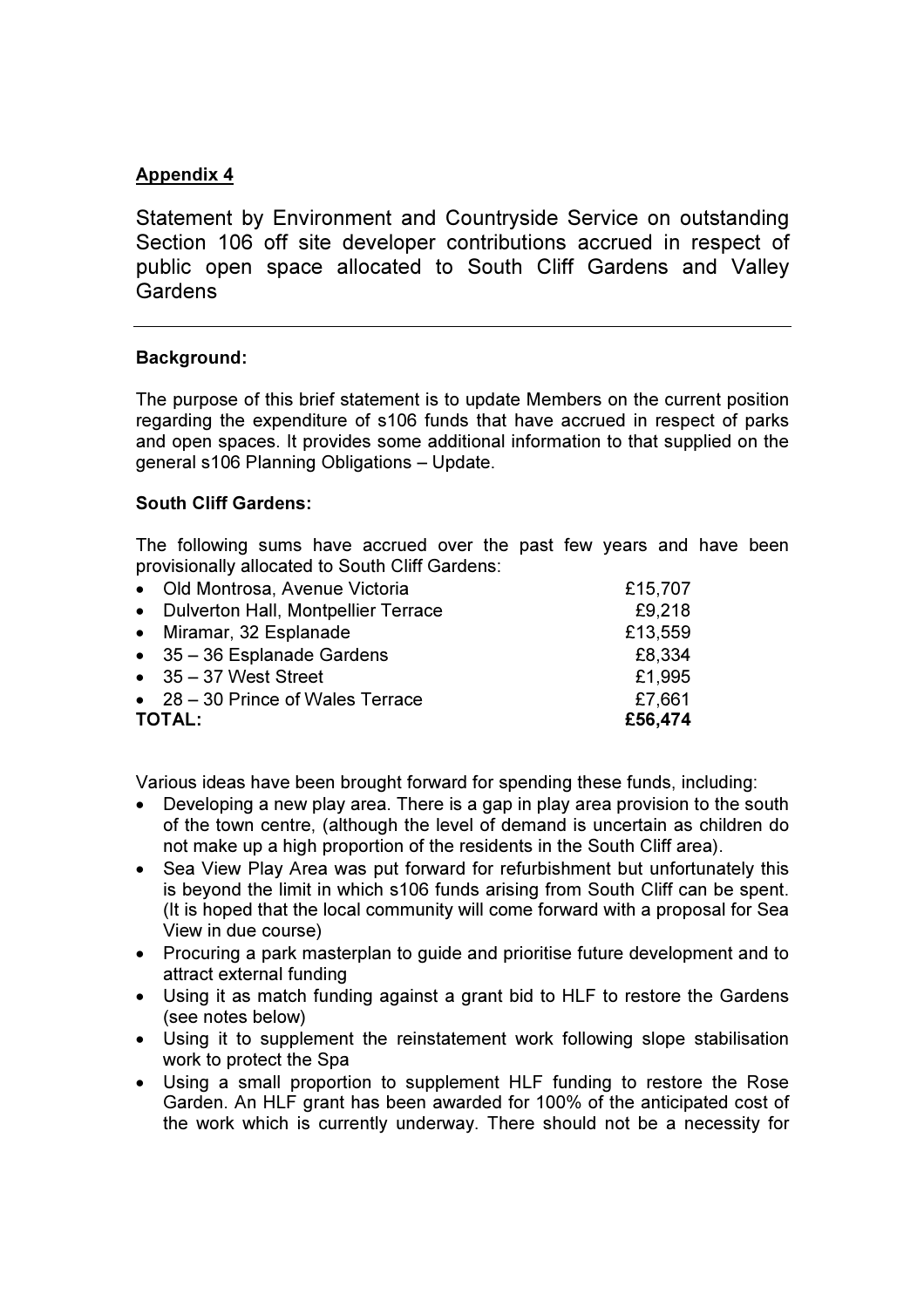additional funds unless there are unforeseen circumstances or further improvements are required.

• A further project within South Cliff Gardens developed with the Friends of South Cliff Gardens.

A capital bid submitted last year to finance the preparation of a Stage I bid to HLF for the restoration of the whole of South Cliff Gardens (to tie in with the proposed slope stabilisation work) was unfortunately unsuccessful and it seems unlikely that any capital funding will be forthcoming internally in the current financial climate.

Corporate Finance and Strategy Group (CFSG) raised the possibility of using s106 contributions towards the capital cost of a Stage I HLF bid. Advice from Legal Services was that the developers making the s106 contributions be contacted to obtain their agreement to this use of the funds as the s106 Agreements do not make it explicit that this use of the contributions is within the terms of the Agreements. When the developers were contacted some objections were received and this option was therefore not pursued further.

There is a proposal from SUSTRANS to develop a cycle link through South Cliff Gardens from Foreshore Road to Holbeck. This would help link the Scarborough end of the Cinder Track (Scarborough to Whitby off road route) via South Bay to routes running south of Scarborough. A contribution to this project or a project linked to it would perhaps be possible if the necessary funding for it becomes available.

It would obviously be unwise to spend the s106 contributions on anything that may be removed as part of any slope stabilisation works or the SUSTRANS project or any other larger project. This does not preclude some of the other options listed above however.

#### Valley Gardens:

The following sums have accrued over the past few years and have been provisionally allocated to Valley Gardens:

| • 31 Valley Road         | £2,069  |
|--------------------------|---------|
| • Albemarle Back Road    | £1.510  |
| • 47/49 Westbourne Grove | £8,864  |
| <b>TOTAL:</b>            | £12,443 |

A potential project has been identified to spend this on, subject to the required approvals being forthcoming. This includes lifting, repairing and resetting the Yorkstone crazy paving around the lower lake underneath Valley Bridge and repairing a longstanding surface water drainage problem on one of the footpaths which at present runs with water following prolonged or heavy rain. A capital bid